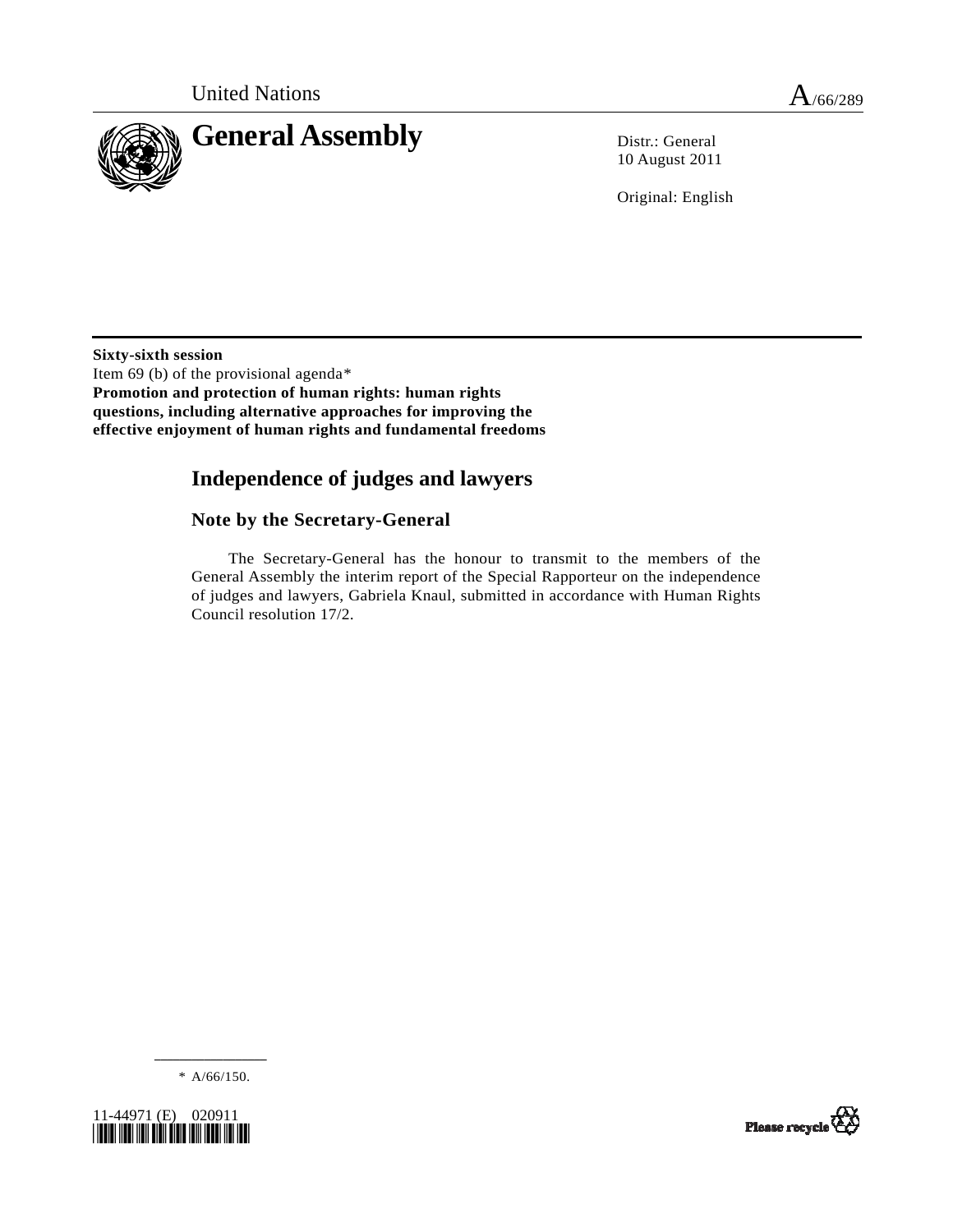# **Interim report of the Special Rapporteur on the independence of judges and lawyers**

### *Summary*

 The present report, submitted in accordance with Human Rights Council resolution 17/2, addresses the need to consider and integrate a gender perspective in the criminal justice system as a fundamental step towards allowing equal access to justice for women and men and in respect of the role to be played by judges and lawyers.

 While the meaning, scope and impact of gender encompasses more than women's rights, this report focuses on the interlinkages of the independence and impartiality of judges, prosecutors and lawyers and the criminal justice system when dealing with women as victims, witnesses and offenders. The Special Rapporteur underlines the negative impacts of gender stereotypes and the importance of integrating a strong gender perspective in all aspects of the criminal justice system and its procedures. The historical and pervasive discriminatory position of women throughout the world compelled the Special Rapporteur to look at their specific treatment in the criminal justice system. Nevertheless, as the integration of a gender perspective means integrating both women and men's perspectives and needs, more should be done to properly understand and challenge all the impacts and effects that gender-based stereotypes, prejudices and discrimination have on both women and men in both their access to and engagement in the justice system as a whole and the criminal justice system in particular.

 Applying a human rights-based approach is the best instrument with which to guide States and other international and national actors alike, and allow the development of laws, rules of procedures and jurisprudence that respect internationally, as well as nationally, recognized legal principles of equality between women and men and non-discrimination on the grounds of gender. The Special Rapporteur highlights the fact that development of training and continuing legal education programmes, particularly in international human rights law, is the cornerstone for developing the capacity of the judiciary to challenge gender stereotypes within and outside the criminal judicial system and provide the basis for more equal application of criminal legislation, and therefore for a more equal access to justice for women.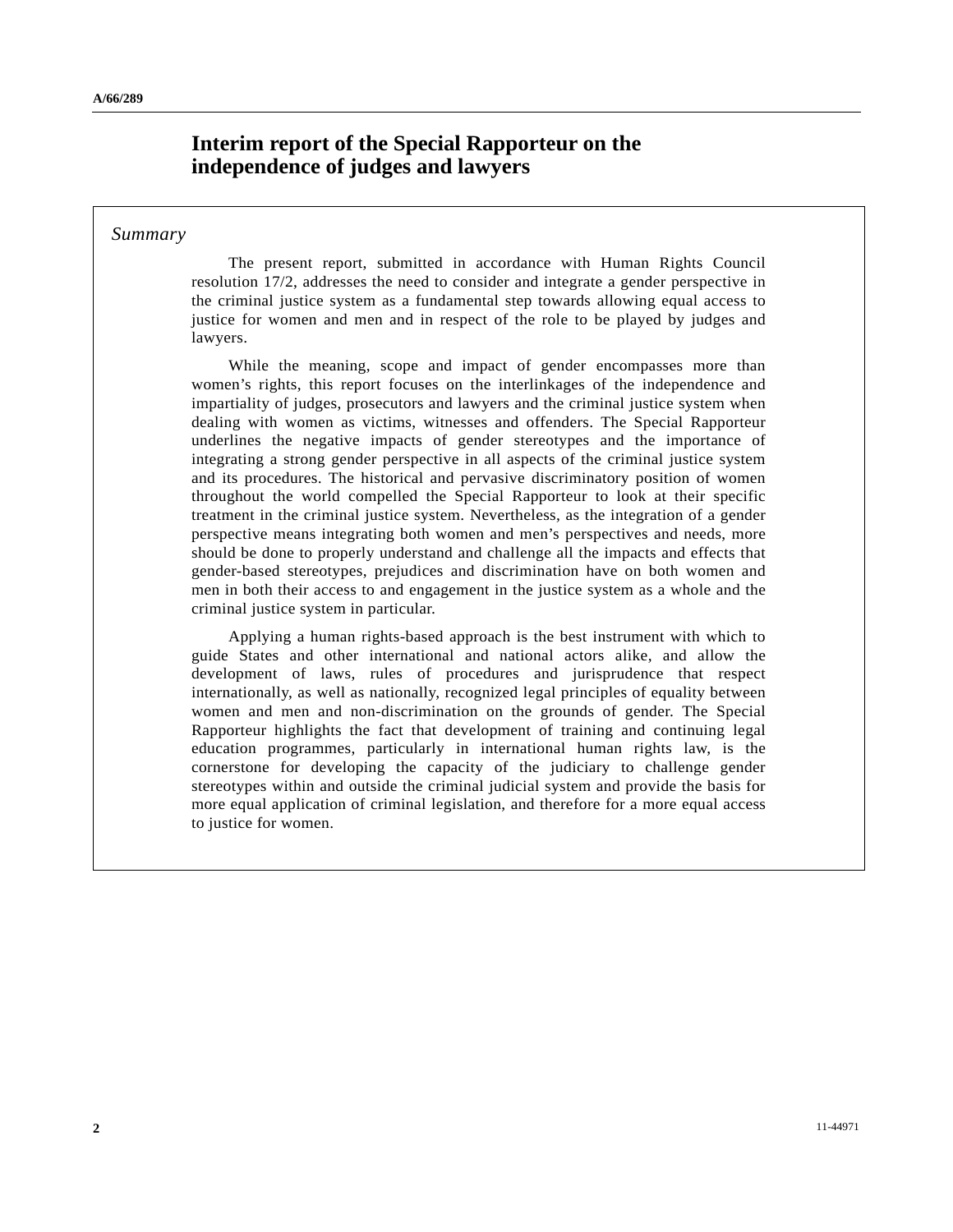# Contents

|      |           |                                                                                      | Page           |
|------|-----------|--------------------------------------------------------------------------------------|----------------|
| L    |           |                                                                                      | $\overline{4}$ |
| П.   |           |                                                                                      | $\overline{4}$ |
| III. |           |                                                                                      | 6              |
|      | A.        | Introduction, normative framework and rationale                                      | 6              |
|      | <b>B.</b> |                                                                                      | $\overline{7}$ |
|      |           | Participation of women victims in the criminal justice system                        | 12             |
|      | D.        | Protection of women victims and witnesses and their families in the criminal justice | 16             |
|      | Е.        | Women offenders in the criminal justice system                                       | 19             |
| IV.  |           |                                                                                      | 22             |
| V.   |           |                                                                                      | 22             |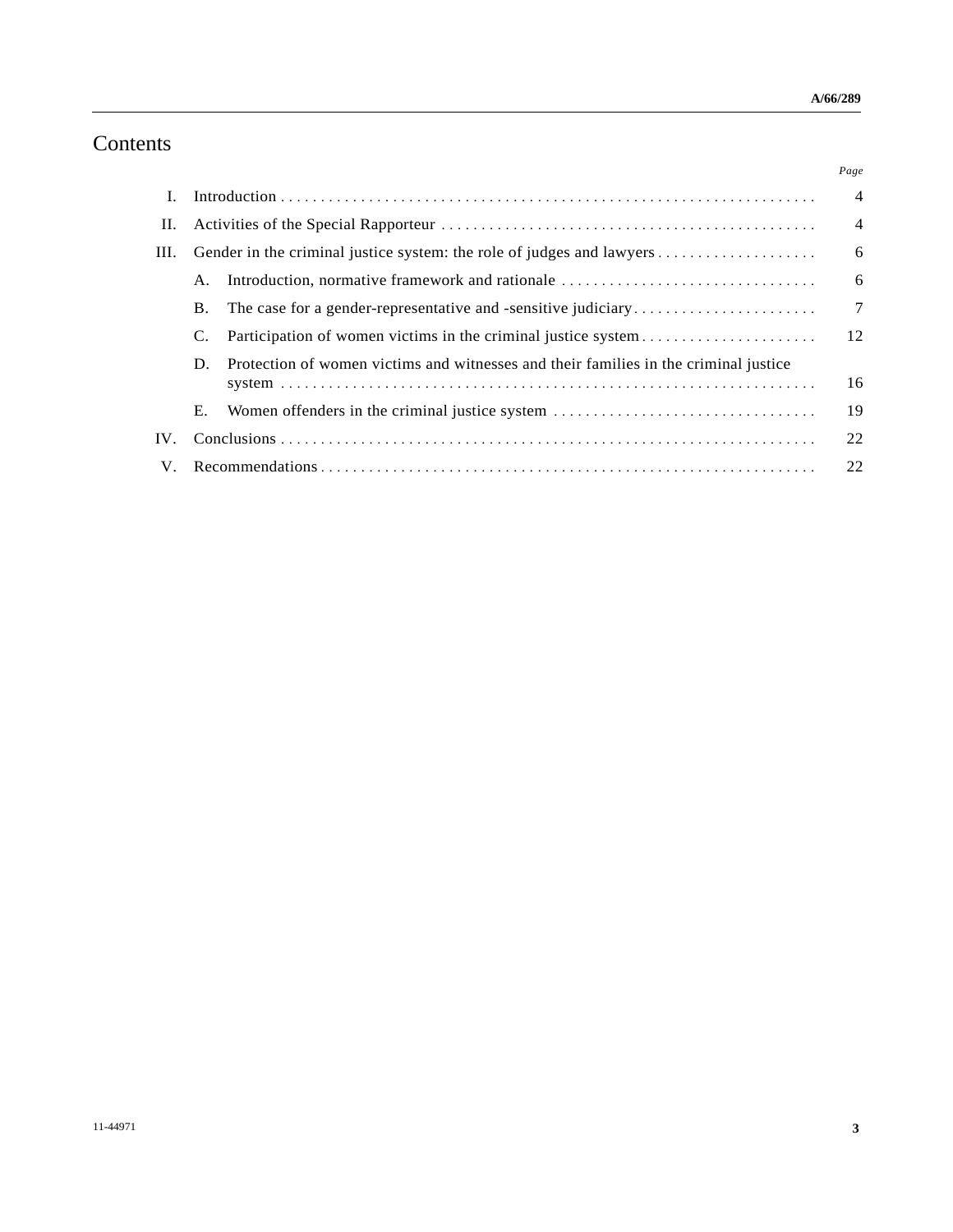## **I. Introduction**

1. The present report is the second one submitted to the General Assembly by the Special Rapporteur on the independence of judges and lawyers, Gabriela Knaul, since her appointment in June 2009. Her mandate was established in Commission on Human Rights resolution 1994/41 and renewed, most recently, in Human Rights Council resolution 17/2.

2. The Special Rapporteur and her predecessors have asserted that the independence of judges and lawyers lies at the core of the respect for the rule of law, the fight against impunity and the well-functioning of a democratic system. The independence of judges and lawyers is also essential for the protection and enforcement of human rights and for ensuring that there is no discrimination in the administration of justice.

3. The Special Rapporteur has chosen to analyse the topic of gender and its relevance for an independent judicial system. This analysis has been divided into two thematic approaches relevant to her mandate: one relating to gender and the administration of justice<sup>1</sup> and the other to gender in the criminal justice system.

4. This report focuses on the importance of integrating a gender perspective in the criminal justice system. It addresses the issues of the underrepresentation of women among judicial officers and the need to create and strengthen training and capacity-building programmes on international human rights law and jurisprudence, in particular gender equality and women's rights, for all judicial actors, as an important requisite for an independent and impartial judiciary (sect. III.B).

5. While it is important to note that the meaning, scope and impact of gender encompass more than women's rights, this report of the Special Rapporteur focuses on the interlinkages of the independence of judges and lawyers and the criminal justice system when dealing with women victims, witnesses or offenders, and underlines the negative impacts of gender-based stereotypes and discrimination and the importance of integrating a strong gender perspective in all aspects of the criminal justice system (sect. III.C, D and E).

# **II. Activities of the Special Rapporteur**

6. The activities carried out by the Special Rapporteur from 1 January 2010 to 15 March 2011 are outlined in the recent report she submitted to the Human Rights Council.[2](#page-3-1) Since then, the Special Rapporteur has participated in various conferences and meetings, taken action in response to communications and allegations received from individuals and organizations, and pursued dialogue with Governments.

<span id="page-3-0"></span><sup>1</sup> The report of the Special Rapporteur on the independence of judges and lawyers of 29 April 2011 (A/HRC/17/30 and Corr.1) analyses some aspects of the multifaceted relationship between gender and the judiciary within the broader context of the administration of justice. Major obstacles to women's access to justice, including the feminization of poverty, and the lack of gender sensitivity of judicial actors, as well as laws, policies and practices that discriminate against women, were addressed therein and recommendations on the role of the judiciary in advancing women's human rights were made.

<span id="page-3-1"></span><sup>2</sup> A/HRC/17/30 and Corr.1.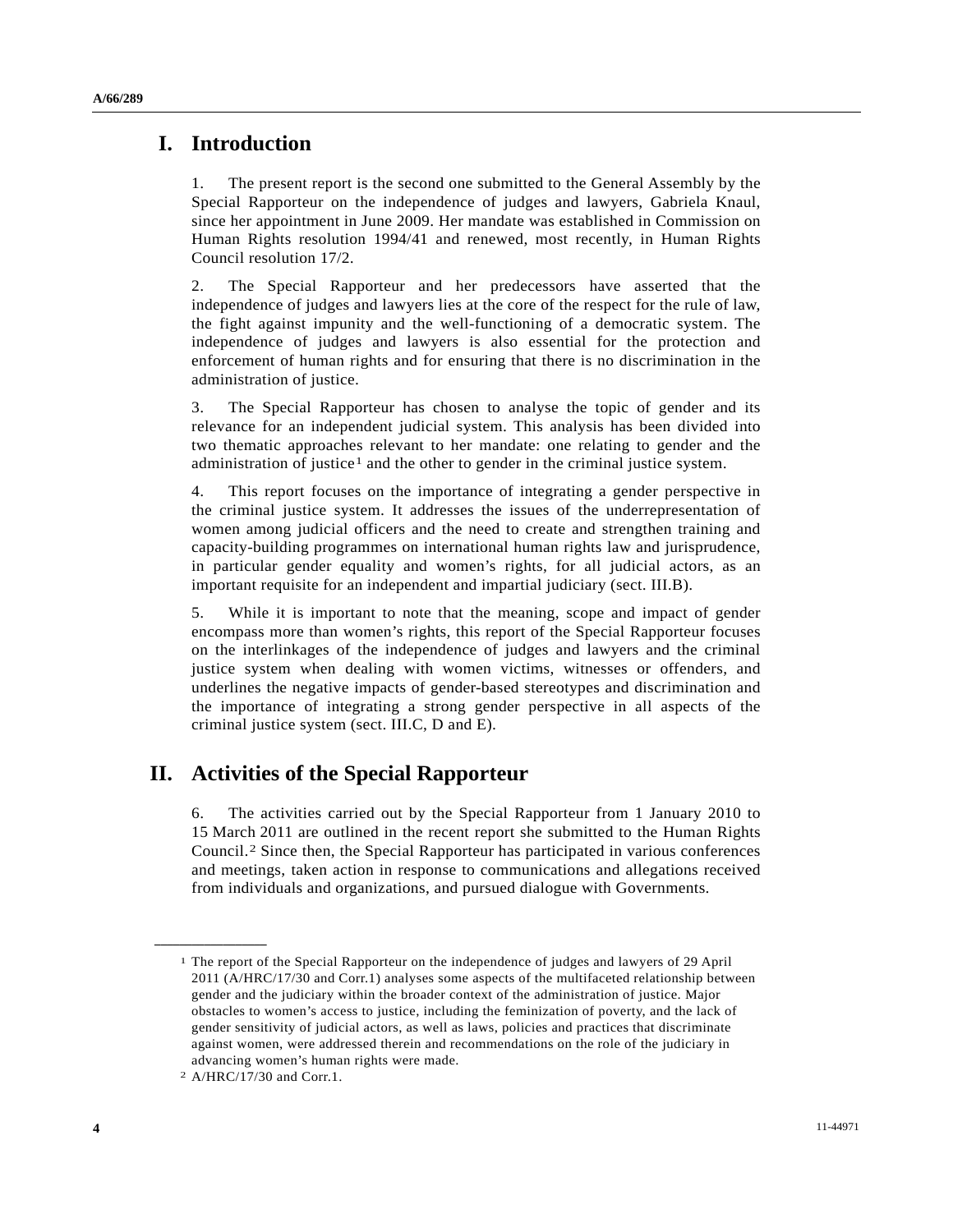7. On 15 April 2011, the Special Rapporteur gave a speech on "The role of the United Nations Special Rapporteur on the independence of judges and lawyers in promoting and seeking to ensure the Basic Principles on the Role of Lawyers", during the event commemorating the twenty-fifth anniversary of the organization Lawyers for Lawyers, which was held in Amsterdam.

8. On 26 and 27 May 2011, she participated in an expert meeting on "Gender and Victim and Witness Protection" organized in Geneva by the Office of the United Nations High Commissioner for Human Rights, during which she delivered a statement.

9. On 30 May 2011, the Special Rapporteur submitted her annual report to the Human Rights Council (A/HRC/17/30 and Corr.1), accompanied by an addendum on communications, an addendum on her August-September and December 2010 missions to Mozambique and an addendum on her October 2010 mission to Mexico. During the seventeenth session of the Human Rights Council, on 31 May 2011, she participated in a side-event on "The role of judges and lawyers in times of crisis", organized by the International Commission of Jurists. On 1 June 2011, she also participated in a side-event regarding the report of her mission to Mexico, organized by the Mexican Commission on the Defence and Promotion of Human Rights, the World Organization against Torture, the Geneva Office of Peace Brigades International, and the Law Society.

10. On 16 and 17 June, the Special Rapporteur attended an international conference on "Strengthening the Capacity of National Associations of Judges and the Domestic Application of the Convention for the Protection of Human Rights and Fundamental Freedoms", hosting a panel on "Challenges to the independence of the judiciary and judges", in Kiev. The conference was organized within the framework of the Second Annual Meeting of the authorized representatives of the national associations of judges of Armenia, Estonia, Georgia, Kazakhstan, Poland and Ukraine, States parties to a memorandum of understanding on multilateral cooperation, with the cooperation of the Council of Europe and the Deutsche Stiftung für Internationale Rechtliche Zusammenarbeit e.V.

11. The Special Rapporteur participated in different interactive panels in the fourth Law in the Future Conference organized by the Hague Institute for the Internationalization of Law (HiiL) in The Hague on 23 and 24 June 2011.

12. From 27 June to 1 July 2011, she participated in the nineteenth annual meeting of Special Rapporteurs, Representatives, Independent Experts and Chairpersons of Working Groups of the Human Rights Council, organized by the Office of the United Nations High Commissioner for Human Rights in Geneva.

13. The Special Rapporteur visited Bulgaria (from 9 to 16 May 2011) and Romania (from 17 to 24 May 2011). Reports on these missions and the related recommendations will be included in addenda to the Special Rapporteur's next report to the Human Rights Council. The Special Rapporteur wishes to thank the Governments of Bulgaria and Romania for their cooperation. She also wishes to thank the Government of Turkey for the invitation extended to her to visit the country in October 2011.

14. The Special Rapporteur recalls that, since her appointment, she has requested invitations to visit or sent reminders to the following countries: Angola (2008); Argentina (2011); Azerbaijan (2009); Bangladesh (2007); Cambodia (2006); China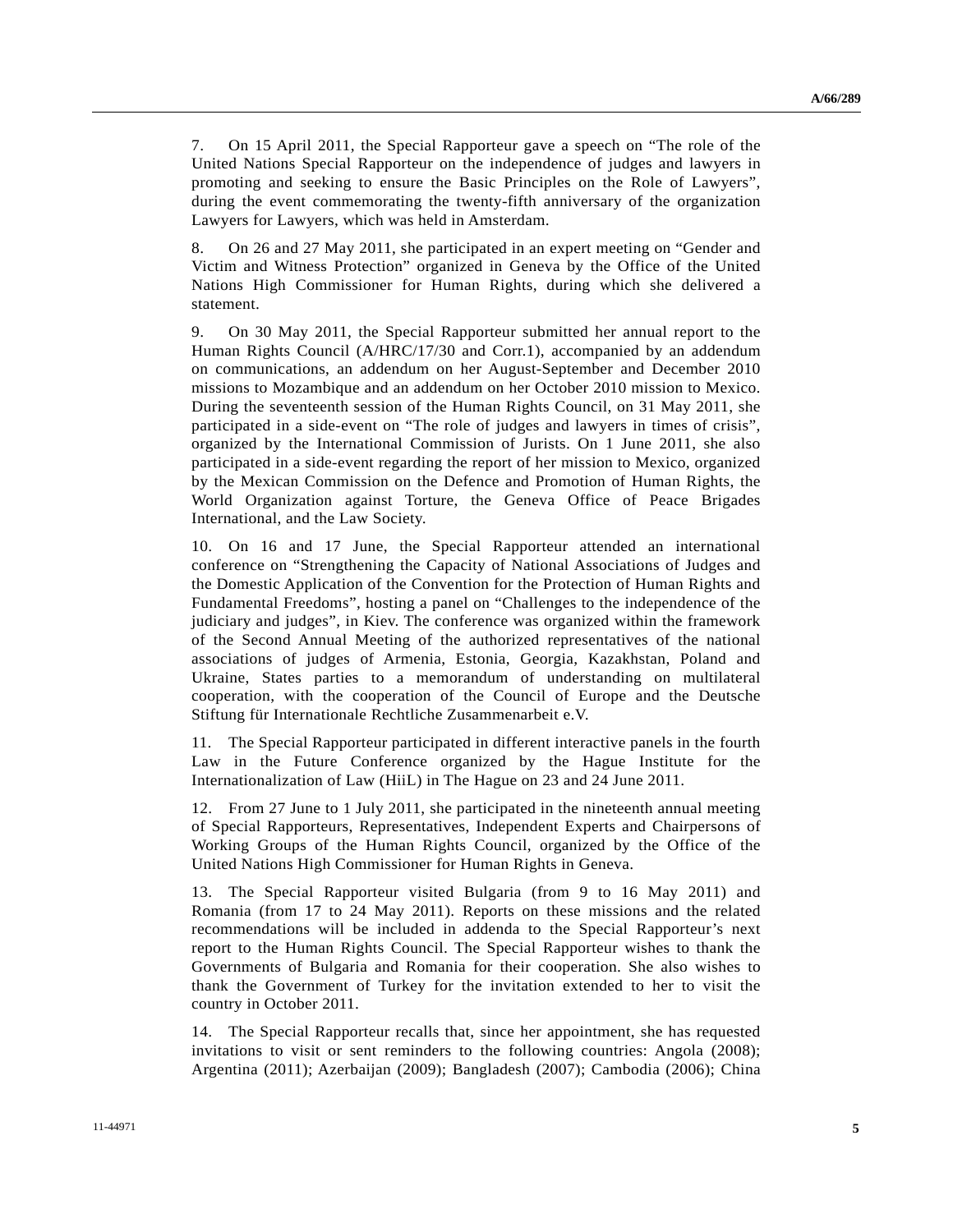(2011); Cuba (1995); Egypt (1999); Equatorial Guinea (2002); Fiji (2007); Georgia (2008); India (2011); the Islamic Republic of Iran (2006); Iraq (2008); Kenya (2000); Liberia (2010); Malaysia (2011); Maldives (follow-up visit, 2011); Myanmar (2009); Nepal (2011); Nigeria (1995); Pakistan (2000); the Philippines (2006); Sri Lanka (1999); Tunisia (1997); Turkmenistan (1996); Uzbekistan (1996); Venezuela (Bolivarian Republic of) (2011); and Zimbabwe (2001).

15. The Special Rapporteur hopes that invitations from the above-mentioned countries will be received in the near future. She also wishes to thank the Governments that have responded positively to her requests for a visit.

## **III. Gender in the criminal justice system: the role of judges and lawyers**

### **A. Introduction, normative framework and rationale**

16. In 1994, the Commission on Human Rights called upon special rapporteurs to regularly and systematically include in their reports available information on human rights violations against women.[3](#page-5-0) Special procedures were more recently reminded to integrate a gender perspective into the implementation of their mandate.[4](#page-5-1) The Special Rapporteur's mandate itself entails the requested application of a gender perspective in her work.

17. The Special Rapporteur has already established and analysed the importance of combating impunity in respect of upholding the rule of law and democratic governance and the role to be played by the criminal justice system.[5](#page-5-2) It is also well established under international human rights law that States have an obligation to investigate, prosecute and provide remedy for victims of human rights violations, including gender-based violence. Judges and lawyers have a particular responsibility for protecting and promoting both human rights and the rule of law.[6](#page-5-3)

18. Moreover, the principles of non-discrimination on the grounds of gender, and equality between women and men, have been recognized and enshrined in numerous international and regional human rights instruments, including in the principal United Nations' human rights treaties, $7$  in particular article 14 (1) of the International Covenant on Civil and Political Rights (see General Assembly resolution 2200 A (XXI), annex), which states that "All persons shall be equal before the courts and tribunals" and the Convention on the Elimination of All Forms of Discrimination against Women (United Nations, *Treaty Series*, vol. 1249, No. 20378), which

<span id="page-5-0"></span><sup>3</sup> Resolution 1994/45, para. 18.

<span id="page-5-2"></span><span id="page-5-1"></span><sup>4</sup> Human Rights Council resolution 6/30, para. 18.

<sup>5</sup> A/65/274.

<span id="page-5-3"></span><sup>6</sup> See: Draft Universal Declaration on the Independence of Justice, article 1 (b); Beijing Statement of Principles of the Independence of the Judiciary in the LAWASIA Region, principle 10 (b); Principles and Guidelines on the Right to a Fair Trial and Legal Assistance in Africa, principles F (h) and I (i); Declaration of Caracas of the Ibero-American Summit of Presidents of Supreme Justice Tribunals and Courts, policy 1; Standards of Professional Responsibility and Statement of the Essential Duties and Rights of Prosecutors, adopted by the International Association of Prosecutors (April 1999), articles 1 and 4.2 (b).

<span id="page-5-4"></span><sup>7</sup> See, for instance, A/HRC/15/40 and Human Rights Council resolution 15/23.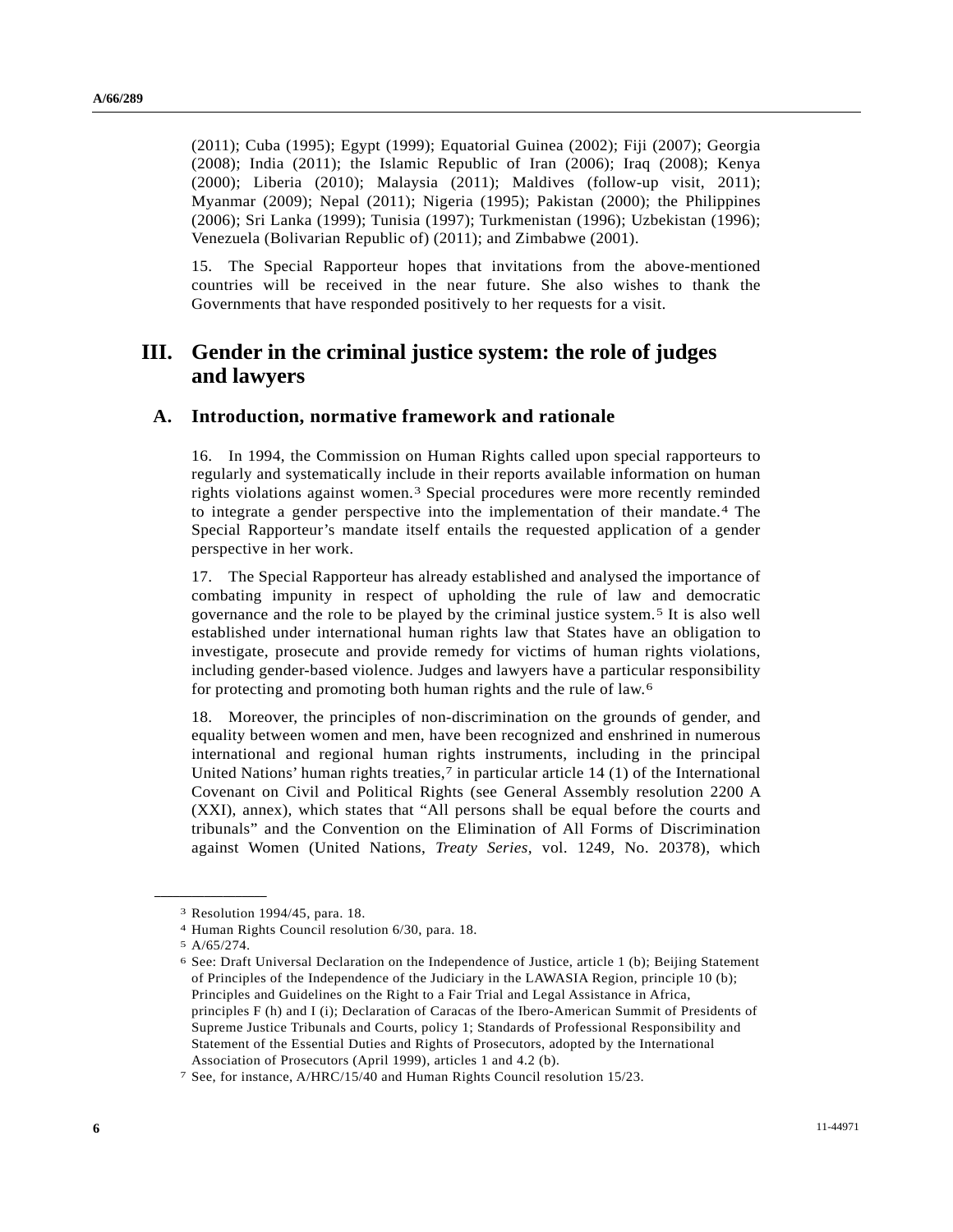enshrines the minimum standards that States must uphold in order for every woman under their jurisdiction to fully enjoy her rights without discrimination.

19. In this report, "gender" means the socially constructed roles of women and men or the social differences that are learned.[8](#page-6-0) Gender stereotypes — a generalized view or preconception of attributes or characteristics possessed by, or the roles that are or should be performed by, members of a particular gender group — affect both men and women, but "they often have a particularly egregious effect on women".[9](#page-6-1) Article 5 (a) of the Committee on the Elimination of Discrimination against Women contains the obligation to "modify the social and cultural patterns of conduct of men and women, with a view to achieving the elimination of prejudices and customary and all other practices which are based on the idea of the inferiority or the superiority of either of the sexes or on stereotyped roles for men and women".<sup>[10](#page-6-2)</sup> Gender stereotypes are both pervasive and persistent. Understanding the role of the judiciary in shaping and contributing to gender stereotypes is an essential step for States in addressing inequality and thereby abiding by their international obligations.

20. Approaching the criminal justice system from a gender perspective involves an analysis of its impact upon women and men and ensuring that women's rights, perspectives and needs, as well as those of men, are systematically considered. Historically and globally, women have been underrepresented as actors in the criminal justice system, even if they constitute a large proportion of the victims of crimes and human rights violations and are disproportionately affected by genderbased violence and discrimination.[1](#page-6-3)1 In this context, this report focuses on the treatment of women in the criminal justice system. However, the concept of gender should not be considered to encompass exclusively the situation of women.

21. When crimes and human rights violations go unpunished, the State can be held accountable for contributing to a culture of impunity and lawlessness. When certain types of crimes, such as gender-based crimes and other types of crimes that disproportionately affect one gender, go unpunished, the State can, in addition, be held accountable for discriminatory treatment under international law.

### **B. The case for a gender-representative and -sensitive judiciary**

22. The judiciary and legal profession are not immune to gender-based discrimination. Women have been historically excluded from judicial office, as the legal profession has been considered a male domain, where appointments and promotion procedures and criteria are also often gender-biased.[12](#page-6-4)

<sup>8</sup> A/HRC/12/46, para. 33.

<span id="page-6-1"></span><span id="page-6-0"></span><sup>9</sup> Rebecca Cook and Simone Cusack, *Gender Stereotyping: Transnational Legal Perspective* (Philadelphia, Pennsylvania, University of Pennsylvania Press, 2010), p. 1; see, also, p. 9.

<span id="page-6-2"></span><sup>10</sup> See also: article 2 (2), Protocol to the African Charter on Human and Peoples' Rights on the Rights of Women in Africa; article 8 (b), Inter-American Convention on the Prevention, Punishment and Eradication of Violence Against Women; and article 12 (1), Council of Europe Convention on Preventing and Combating Violence Against Women and Domestic Violence.

<span id="page-6-3"></span><sup>11</sup> United Nations Office on Drugs and Crime, "Crosscutting issues: Gender in the criminal justice system assessment tool — criminal justice assessment toolkit" (Vienna, 2010), p. 1.

<span id="page-6-4"></span><sup>12</sup> Dermot Feenan, "Women and judging", *Feminist Legal Studies*, vol. 17, No. 1 (2009), p. 3.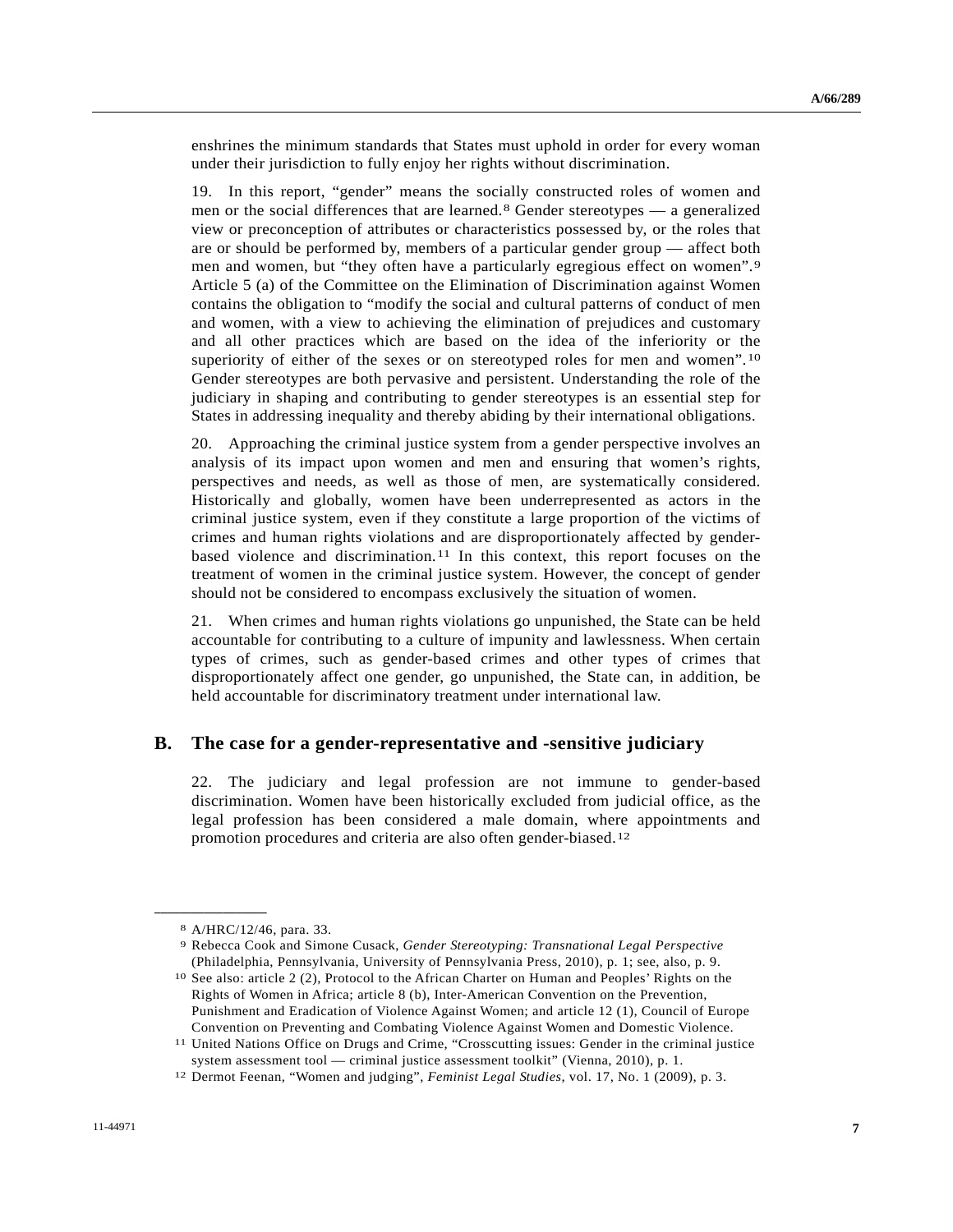#### **1. Women's representation in the judiciary**

<span id="page-7-1"></span><span id="page-7-0"></span>**\_\_\_\_\_\_\_\_\_\_\_\_\_\_\_\_\_\_** 

23. Women are still largely underrepresented in judicial office and in the legal profession throughout the world, in particular in the highest-level positions; this undoubtedly reflects institutionalized gender discrimination within the justice system.[1](#page-7-0)3 While worldwide quotas have caused a large increase in female representation in the legislature, States seem to have bypassed the opportunity to apply a similar gender analysis to the judicial branch. States, then, have to undertake measures to ensure that women have the same right as men to be judges, advocates or other officers of the court.[14](#page-7-1)

24. Women appointed to office also have to face bias and discrimination from their colleagues and society at large on the basis of assumptions about their gender. Their behaviour is scrutinized and harshly criticized, their qualifications are more frequently questioned than those of their male colleagues, and their objectivity is more likely to be challenged. Women are often restricted or pushed to working on "low-profile" cases, in areas of the law that are traditionally associated with women, like family law, or confined to working in the lower courts.[1](#page-7-2)5

25. Women have also been traditionally underrepresented on international judicial bodies. Gender imbalance presents a threat to the legitimacy and authority of such international tribunals. The institutional features of the Rome Statute of the International Criminal Court strongly contributed to the fact that there are a majority of women judges currently sitting on the International Criminal Court.[16](#page-7-3)

26. There are several rationales that exist to explain the importance of increased representation of women in the judiciary. Since a primary function of the judiciary is to promote equality and fairness, the composition of courts and other judicial

<sup>13</sup> Dermot Feenan, "Women judges: gendering judging, justifying diversity", *Journal of Law and Society*, vol. 35, No. 4 (2008), p. 491. See also Marcela Valente, "Justice for women in men's courts?". Available from http://ipsnews.net/print.asp?idnews=37429.

<sup>14</sup> Article 7 (b), Convention on the Elimination of All Forms of Discrimination against Women; Committee on the Elimination of Discrimination against Women General Recommendation No. 23, para. 5; Beijing Declaration, para. 13, and Beijing Platform for Action, paras. 190 (a), 232 (d) and 323 (m); United Nations Basic Principles on the Independence of the Judiciary, principle 10; United Nations Basic Principles on the Role of Lawyers, principle 10; United Nations Guidelines on the Role of Prosecutors, guideline 2 (a); Draft Universal Declaration on the Independence of Justice, articles 10, 77 and 80; Protocol to the African Charter on Human and Peoples' Rights on the Establishment of an African Court on Human and Peoples' Rights, article 14 (3); European Court of Human Rights, Rules of Court, rule 14; Rome Statute, article 36 (8) (a) (iii); Beijing Statement of Principles of the Independence of the Judiciary in the LAWASIA Region, para. 13; Latimer House Guidelines for the Commonwealth, principle II.1; Recommendation CM/Rec(2010)12 of the Committee of Ministers of the Council of Europe on judges: independence, efficiency and responsibilities, chap. VI.45.

<span id="page-7-2"></span><sup>15</sup> Sally Kerney, "Critical perspectives on gender and judging", *Politics and Gender*, vol. 6, No. 3 (2010), p. 439; Feenan, "Women judges: gendering judging, justifying diversity", p. 499; Justice McLachlin, "Why we need women judges", statement, delivered at the eighth biennial conference of the International Association of Women Judges Conference, Sydney, Australia, 3-7 May 2006; and Karen O'Connor, "Judging alone: reflections on the importance of women on the court", *Politics and Gender*, vol. 6, No. 3 (2010), p. 449.<br><sup>16</sup> Articles 36 (8) (a) (iii) and 36 (8) (b); see also: Louise Chappell, "Gender and judging at the

<span id="page-7-3"></span>International Criminal Court", *Politics and Gender*, vol. 6, No. 3 (2010), p. 488. Article 44 (2) states that the criteria set in article 36 (8) apply mutatis mutandis to the selection of staff in the Office of the Prosecutor and in the Registry.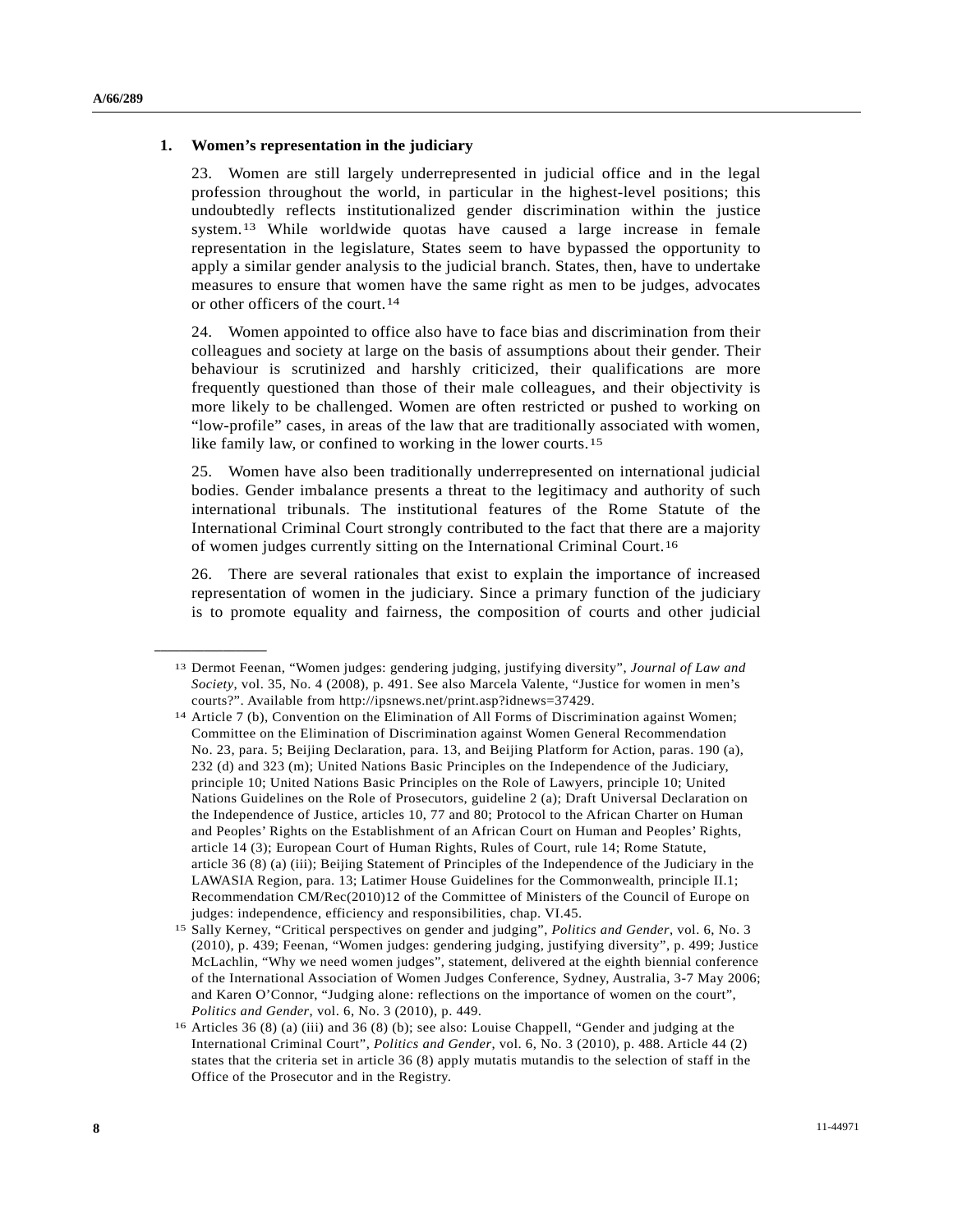offices should reflect the State's commitment to equality. The judicial system should also demonstrate a fair representation of the pluralistic society and communities they serve, by reflecting their diversity, so as to preserve and improve public trust and confidence in its credibility, legitimacy and impartiality.[17](#page-8-0)

27. Moreover, women, like men, are informed and influenced by their backgrounds and experiences. For various reasons, whether historical, cultural, biological, social or religious, women's experiences differ from those of men, and for this reason women can bring different perspectives or approaches to adjudication, while fighting against gender stereotypes. Consequently, a diverse judiciary will ensure a more balanced and impartial perspective on matters before the courts, eliminating barriers that have prevented some judges from addressing certain issues fairly. This reasoning is equally applicable to the matter of encouraging the representation of other underrepresented "groups", like ethnic, racial or sexual minorities, among others.[18](#page-8-1)

28. Measures and mechanisms designed to deliver change can take various forms, ranging from constitutional or legal reform to public outreach. To be effective, any set of measures requires conscious efforts on the part of all branches of the government, as well as the legal profession. The legal profession, for instance, can identify and remove hidden barriers which make it more difficult for women to excel in the traditional practice of law and therefore to be appointed to higher positions or judicial office.[1](#page-8-2)9

29. In South Africa, the constitution itself provides for greater gender representation in the judiciary.[2](#page-8-3)0 The Virtue Foundation has recently launched the "Women Judges in the Pipeline Initiative", aimed at creating and increasing opportunities for women to become judges in judiciaries across the globe.[21](#page-8-4) The International Bar Association and the International Criminal Court have launched "Calling African Women Lawyers", an information campaign devised to address the consistent underrepresentation of African women on the List of Legal Counsel of the Court.[22](#page-8-5)

30. Decisional outcome is only one aspect of judging. Gender impact on judicial behaviour, including of peers and other legal professionals, is another area where the impact of women's representation in the courts deserves attention.

31. From a human rights perspective, women judges may play a unique and necessary role in the implementation and enforcement of laws, particularly those that provide access to justice for women and their full participation in society.[23](#page-8-6) Women sitting on panels of judges have the potential ability to attract their male colleagues' support for issues relating to gender discrimination.

32. The strongest impact of women's participation as members of the judiciary is perhaps exerted through the role they have played — and continue to play — in shaping and interpreting both national and international law relating to gender-based

<span id="page-8-1"></span><span id="page-8-0"></span><sup>17</sup> See Draft Universal Declaration on the Independence of Justice, article 11 (a).<br><sup>18</sup> See, for instance, Feenan, "Women judges: gendering judging, justifying diversity", p. 517.<br><sup>19</sup> McLachlin, "Why we need women judges"

<span id="page-8-3"></span><span id="page-8-2"></span><sup>20</sup> Feenan, "Women and judging", p. 2.

<span id="page-8-4"></span><sup>21</sup> www.virtuefoundation.org.

<span id="page-8-5"></span><sup>22</sup> A/HRC/17/30 and Corr.1, para. 51.

<span id="page-8-6"></span><sup>23</sup> Sandra Day O'Connor and Kim Azzarelli, "Sustainable development, rule of law, and the impact of women judges", *Cornell International Law Journal*, vol. 44 (2011), pp. 4 and 6.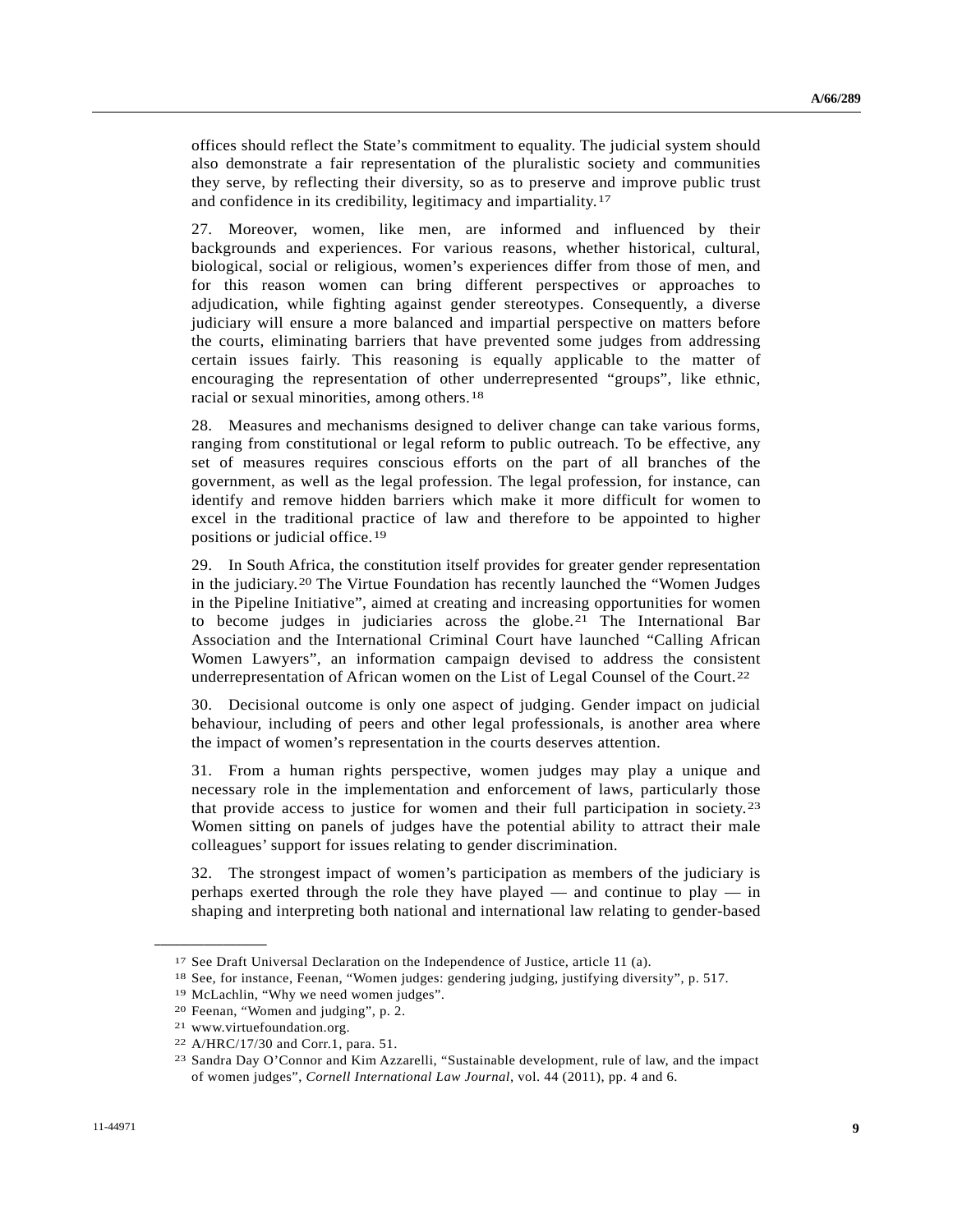violence, including rape and other forms of sexual violence. The inclusion of women in the International Tribunal for the Prosecution of Persons Responsible for Serious Violations of International Humanitarian Law Committed in the Territory of the Former Yugoslavia since 1991 is deemed to have been dramatic, as "every case involving rape or other forms of sexual violence has involved women".[2](#page-9-0)4

33. The presence of Justice Pillay, the only woman judge on the International Criminal Tribunal for the Prosecution of Persons Responsible for Genocide and Other Serious Violations of International Humanitarian Law Committed in the Territory of Rwanda and Rwandan Citizens Responsible for Genocide and Other Such Violations Committed in the Territory of Neighbouring States between 1 January and 31 December 1994, is said to have been instrumental in effecting inclusion of evidence of rape, first overlooked by the Office of the Prosecutor, and amending the indictment in the Akayesu case, which was the first to recognize rape as a form of genocide.[2](#page-9-1)5 Interpretation of the law, then, is at least as important as the making of the law.

#### **2. Gender and women's rights training and capacity-building**

34. Overcoming the male-female imbalance in the judicial branch is only one aspect of its sensitization to gender equality and women's rights. Providing for gender-awareness training of judges, prosecutors, public defenders and lawyers of both sexes is equally important.[26](#page-9-2) Having women in the judiciary does not guarantee the inclusion of a gender perspective per se, since both men and women are prone to gender-based biases, stereotypes and prejudices. Under peer pressure and the social pressure to "fit" in a patriarchal judicial system, women in the legal profession have sometimes adopted the forms of behaviour of their male colleagues, applying the same gender-based stereotypes in their judgements.

35. Yet, an important aspect of the requirement of impartiality is that "judges must not allow their judgement to be influenced by personal bias or prejudice, nor harbour preconceptions about the particular case before them".<sup>[2](#page-9-3)7</sup> Changing attitudes and eliminating stereotypes and prejudices require institutionalized and sustained efforts in the form of training programmes, continuing education and capacitybuilding on international human rights standards, obligations and jurisprudence, as well as national laws against discrimination which too often remain unknown or are not applied.

36. The United Nations Basic Principles on the Independence of the Judiciary, as well as various other legal standards, recognize that appropriate education is one of

<span id="page-9-0"></span><sup>24</sup> Julie Mertus, *Women's Participation in the International Criminal Tribunal for the Former Yugoslavia: Transitional Justice for Bosnia and Herzegovina* (Cambridge, Massachusetts, Hunt Alternative Fund, 2004), p. 13.

<span id="page-9-1"></span><sup>25</sup> Louise Chappell, "Gender and judging at the International Criminal Court", p. 490; Fareda Banda, "Project on a mechanism to address laws that discriminate against women", study commissioned by the Office of the United Nations High Commissioner for Human Rights, Women's Rights and Gender Unit, 2008, p. 12.

<span id="page-9-2"></span><sup>26</sup> Marcela Valente, "Women judges not enough: gender awareness training needed", Inter Press Service News Agency (IPS). Available from http://ipsnews.net/print.asp?idnews=48519. See also: Bangalore Principles of Judicial Conduct, principle 5 (1).

<span id="page-9-3"></span><sup>27</sup> Human Rights Committee, General Comment No. 32, para. 21. See also: Bangalore Principles of Judicial Conduct, principle 5 (2).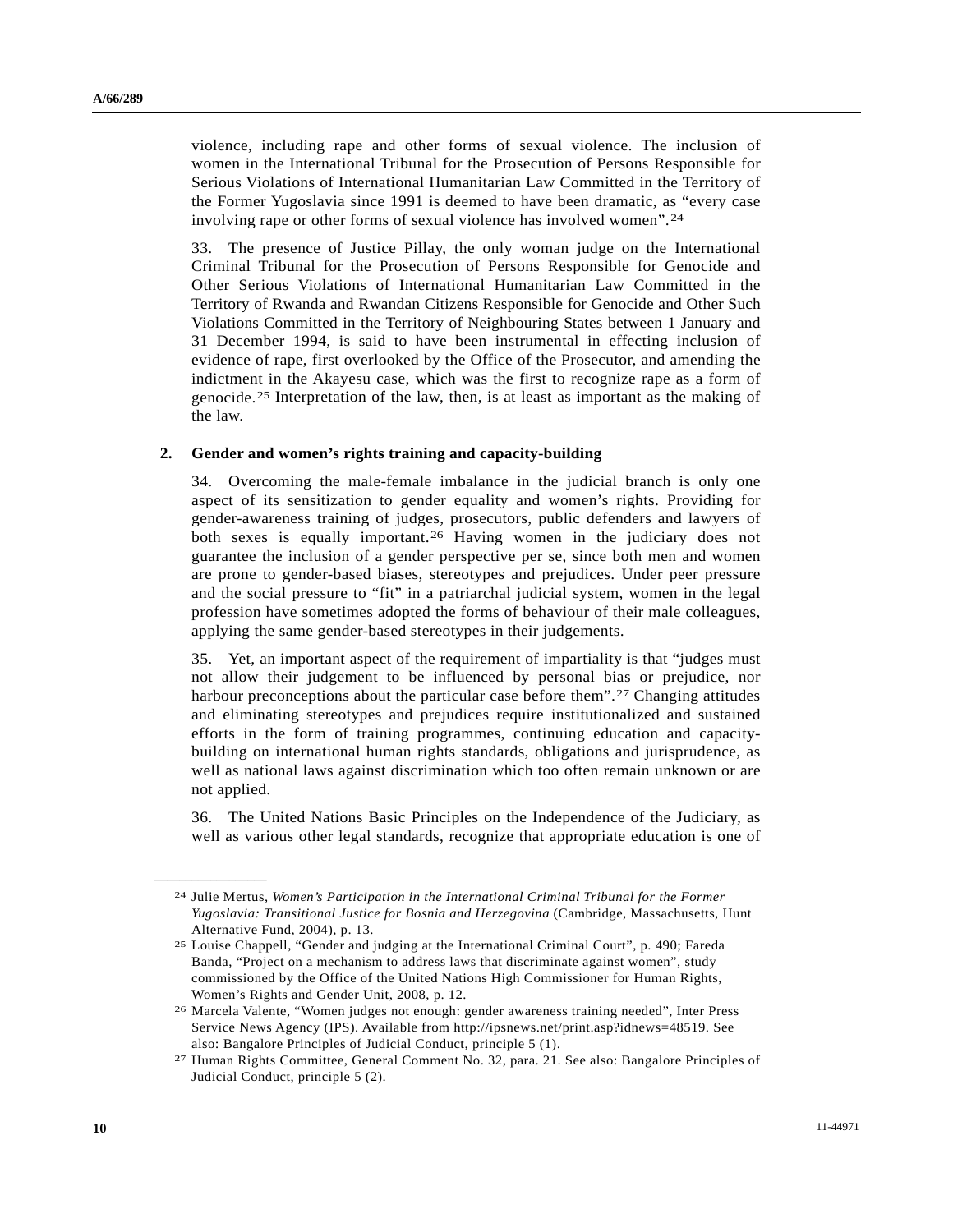the preconditions for selection for judicial office.[2](#page-10-0)8 The Basic Principles on the Role of Lawyers provide that Governments must ensure that lawyers have appropriate education and training, so as to be able to advise and protect the rights of their clients and uphold the cause of justice.[29](#page-10-1) The Committee on the Elimination of Discrimination against Women affirmed that "Gender-sensitive training of judicial and law enforcement officers and other public officials is essential for the effective implementation of the Convention".[3](#page-10-2)0 The Rome Statute of the International Criminal Court requires that, in the selection of judges, prosecutors and other staff, the need for legal expertise on violence against women or children must be taken into account.[31](#page-10-3)

37. The Special Rapporteur has underlined the need for continuing and effective education in international and regional human rights law for magistrates, judges, prosecutors, public defenders and lawyers, in addition to regular legal training, in a previous report to the Human Rights Council.[32](#page-10-4) Times of legal transition, change or reform are particularly favourable occasions for instituting such programmes of judicial education.

38. As State actors, judges have an obligation and responsibility under international law to ensure that substantive rights are enjoyed without discrimination. This entails a proactive duty to ensure that they are upholding international equality and non-discrimination standards in both case deliberations and the application of court procedures. Judges can recommend the repeal or amendment of a law or rule if inconsistent with international human rights standards.<sup>[3](#page-10-5)3</sup>

39. In the words of Justice Majida Razvi, one of Pakistan's first female High Court judges: "Judges always have the discretionary power to ensure that justice is done by issuing judgements that are fair. They can use this space while remaining within the parameters provided by the laws."[3](#page-10-6)4 Key to this process is the willingness of the judiciary to recognize the opportunities for interpreting laws and principles in ways that make equality possible.

40. International human rights treaties and standards, as well as the jurisprudence arising from judicial and quasi-judicial bodies, provide judges with legitimate instruments for adjudication that respects equality and non-discrimination principles. For instance, in the case of *R* v. *Ewanchuck*, the Supreme Court of Canada drew on the Committee on the Elimination of Discrimination against Women and its general recommendation No. 19 to decide, in a case of assault, that violence against women is a matter of inequality and violation of human rights and that "stereotypical assumptions had created the myth that women are sexually

<span id="page-10-0"></span><sup>28</sup> See for instance: Principles and Guidelines on the Right to a Fair Trial and Legal Assistance in Africa, A (4) (i) and (k); Recommendation No. R (94)12, Committee of Ministers of the Council of Europe, principle III (1); Statute of the Iberoamerican Judge, article 24.

<span id="page-10-1"></span><sup>29</sup> Principle 9.

<span id="page-10-2"></span><sup>30</sup> General Recommendation No. 19, para. 24 (b). See also: Updated Model Strategies and Practical Measures on the Elimination of Violence against Women in the Field of Crime Prevention and Criminal Justice (General Assembly resolution 65/228, annex), para. 20 (a).

<span id="page-10-3"></span><sup>31</sup> Articles 44 (2) and 36 (8).

<span id="page-10-5"></span><span id="page-10-4"></span><sup>32</sup> A/HRC/14/26; see also A/HRC/11/41, paras. 80-84; and A/64/181, paras. 28-30. 33 A/HRC/14/26, para. 70.

<span id="page-10-6"></span><sup>34</sup> Cassandra Balchin, "Sitting in judgement: for men only?", 2 August 2010 Open Democracy. Available from www.opendemocracy.net.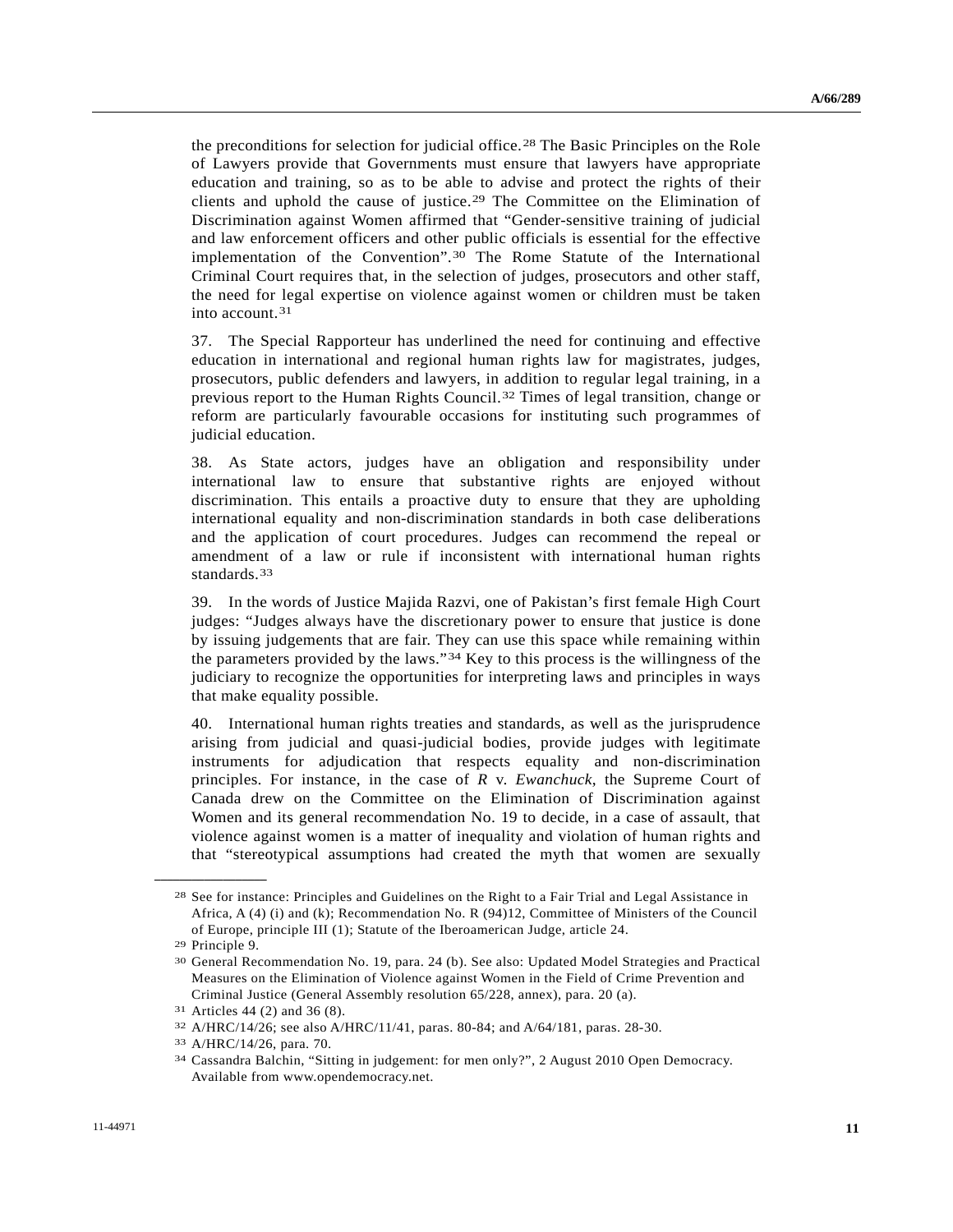available if dressed in a certain way or until they resist".[35](#page-11-0) In *State* v. *Godfrey Baloyi*, the Constitutional Court of South Africa also used the Convention to uphold the constitutional validity of legislation that reversed the burden of proof in allegations of breaches of interdicts in cases of domestic violence against women.[36](#page-11-1)

### **C. Participation of women victims in the criminal justice system**

41. Gender discrimination against women, if particularly blatant in cases of gender-based violence, is also a concern in respect of non-gendered crimes experienced by women.

42. The lack of criminalization at the national level of certain kinds of genderbased harm, such as domestic violence, marital rape and sexual harassment, which disproportionately affect women, has a detrimental impact on women's access to and participation in criminal justice proceedings. As seen above, even if judges do not make the laws, they have a duty and responsibility to uphold equality and non-discrimination standards, whether national or international, with a view to pointing towards the gaps in legislation.[37](#page-11-2) Additionally, when legal systems do not specifically criminalize particular gender-based forms of abuse, harmful forms of conduct should be investigated, prosecuted and sentenced under existing general laws, including equality provisions found in the constitution of the State.

43. A number of laws directly or indirectly bar or limit women from accessing the criminal justice system. These include laws that restrict women's freedom of movement, and laws on "male guardianship" which keep women in the legal status of minors, thereby denying women a legal capacity equal to that of men and the opportunity to exercise that capacity, which is contrary to article 15 of the Convention on the Elimination of All Forms of Discrimination against Women.<sup>[38](#page-11-3)</sup> Such laws also limit women's access to and engagement with the criminal justice system.

44. Women whose rights have been violated possess the right to access remedy, including by participating in criminal proceedings. While the legal process must conform to international fair trial standards, court procedures and rules of evidence should ensure that women are not at a disadvantage with respect to participating.[39](#page-11-4) There is a strong emerging trend in international law that recognizes the legal status and rights of victims of gross human rights violations, criminal offences and crimes

<span id="page-11-0"></span><sup>35</sup> United Nations High Commissioner for Human Rights, statement, tenth biennial International Association of Women Judges Conference, Seoul, 2010, p. 16.

<span id="page-11-1"></span><sup>36</sup> Ibid., p. 17.

<span id="page-11-2"></span><sup>37</sup> A/HRC/17/30 and Corr.1, paras. 27-36; see also: Fareda Banda, "Project on a mechanism to address laws that discriminate against women".

<span id="page-11-3"></span><sup>38</sup> Human Rights Watch, *Perpetual Minors: Human Rights Abuses Stemming from Male* 

<span id="page-11-4"></span>*Guardianship and Sex Segregation in Saudi Arabia* (New York, 2008), p. 24. 39 Medical Foundation for the Care of Victims of Torture, "Justice denied: The experiences of 100 torture surviving women of seeking justice and rehabilitation" (2009), p. 19.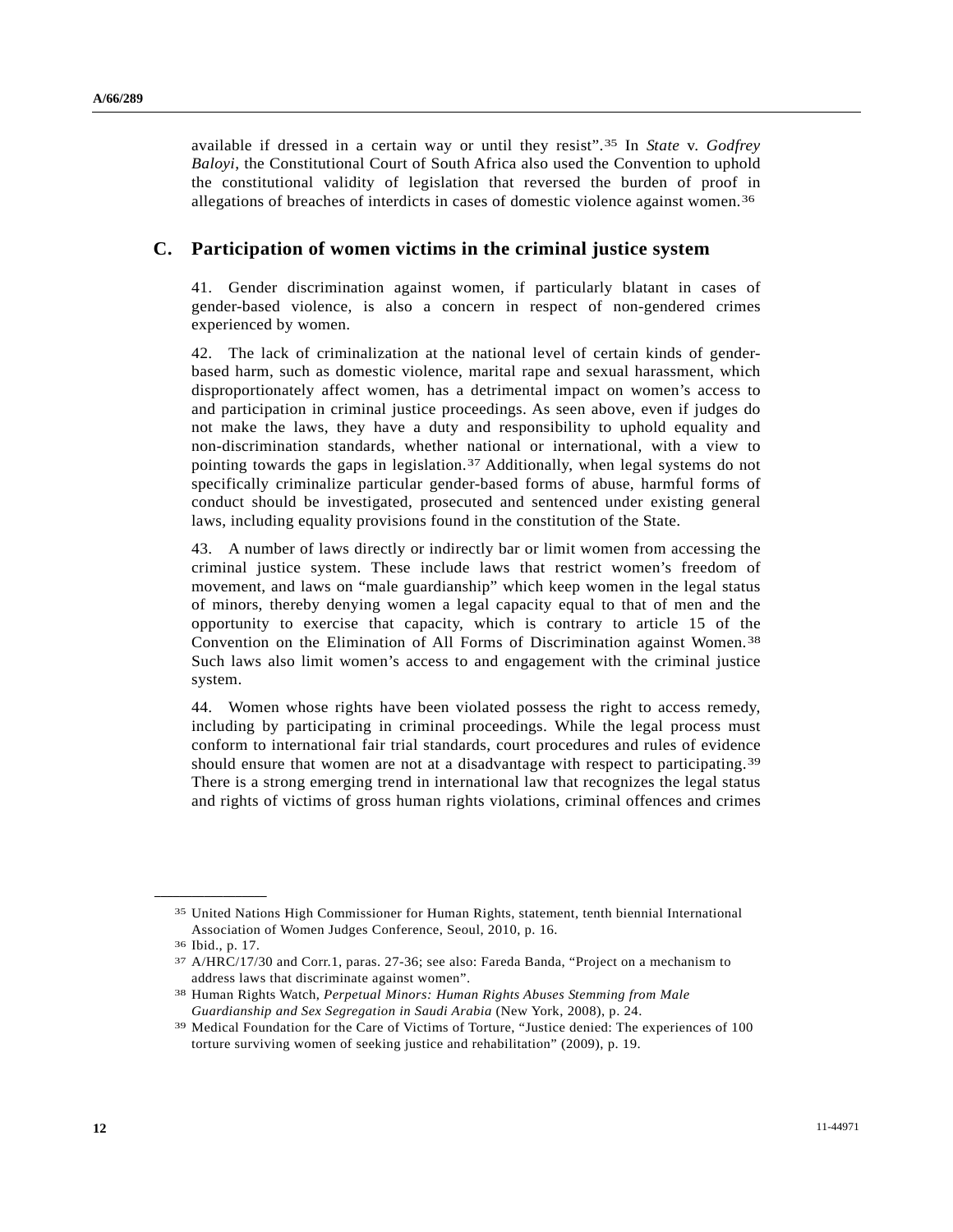against international law.[4](#page-12-0)0 Several international bodies have paid particular attention to the role of victims in criminal proceedings.[41](#page-12-1)

45. The Rome Statute of the International Criminal Court allows victims to participate directly or through legal representatives in proceedings before the Court, by presenting their views and concerns at all stages that affect their personal interests.[42](#page-12-2) Regional standards, too, reflect the importance of human rights victims' participation in judicial proceedings.[4](#page-12-3)3

46. Procedures and rules of evidence in the criminal justice system are often infiltrated by strong gender stereotypes which can result in engagement in genderbiased behaviour by court officials and discrimination against women by the criminal system in general. Gender stereotypes particularly affect procedures in rape and violence against women cases.[4](#page-12-4)4

47. In many States, provisions on rape and sexual assault in criminal codes are based on gender stereotypes and prejudices which result in the discriminatory treatment of victims, who are disproportionately female. Hence, high levels of attrition plague the prosecution of rape and sexual violence cases throughout the world, resulting in a significant problem of impunity.[4](#page-12-5)5

48. Examples of stereotypes applied to rape cases through gender-biased criminal rules of evidence and procedure are provided by cases where the following requirements or beliefs obtain: proof of physical violence is required to show that there was no consent; women are likely to lie, therefore evidence should be accepted only if corroborated; women can be assumed to be sexually available; women can be inferred to be consenting to sex even if forced, threatened or coerced, because they remained silent; previous sexual experience predisposes women to be sexually available, or to automatically consent to sex; women bear the responsibility for sexual attacks or invite them by being out late or in isolated places or by dressing in

<span id="page-12-0"></span><sup>40</sup> International Commission of Jurists, *Trial Observation Manual for Criminal Proceedings*, Practitioners Guide, No. 5 (Geneva, 2009), p. 147.

<span id="page-12-1"></span><sup>41</sup> For instance: Model Strategies and Practical Measures on the Elimination of Violence Against Women in the Field of Crime Prevention and Criminal Justice (General Assembly resolution 52/86, annex), para. 7; Optional Protocol to the Convention of the Rights of the Child on the sale of children, child prostitution and child pornography, article 8; Basic Principles and Guidelines on the Right to a Remedy and Reparation for Victims of Gross Violations of International Human Rights Law and Serious Violations of International Humanitarian Law (General Assembly resolution 60/147, annex); Updated Set of Principles for the Protection and Promotion of Human Rights through Action to Combat Impunity (E/CN.4/2005/102/Add.1), principle 19, para. 2; and Protocol to Prevent, Suppress and Punish Trafficking in Persons, Especially Women and Children, supplementing the United Nations Convention against Transnational Organized Crime, article 6.

<span id="page-12-2"></span><sup>42</sup> Article 68 (3); and Rules of Procedure and Evidence of the International Criminal Court, rules 85 and 89-93.

<span id="page-12-3"></span><sup>43</sup> Committee of Ministers of the Council of Europe, Recommendation (85)11 E on the Position of the victim in the framework of criminal law and procedures; Guidelines on the Protection of Victims of Terrorist Acts, Committee of Ministers of the Council of Europe (2 March 2005); Principles and Guidelines on the Right to a Fair Trial and Legal Assistance in Africa; and Framework decision of 15 March 2001 on the standing of victims in criminal proceedings, Council of the European Union.

<span id="page-12-4"></span><sup>44</sup> Lisa Gormley, "Gender stereotyping in cases of rape and violence against women: developments in human rights jurisprudence", *INTERIGHTS Bulletin*, vol. 16, No. 3 (2011), p. 140. 45 Ibid.

<span id="page-12-5"></span>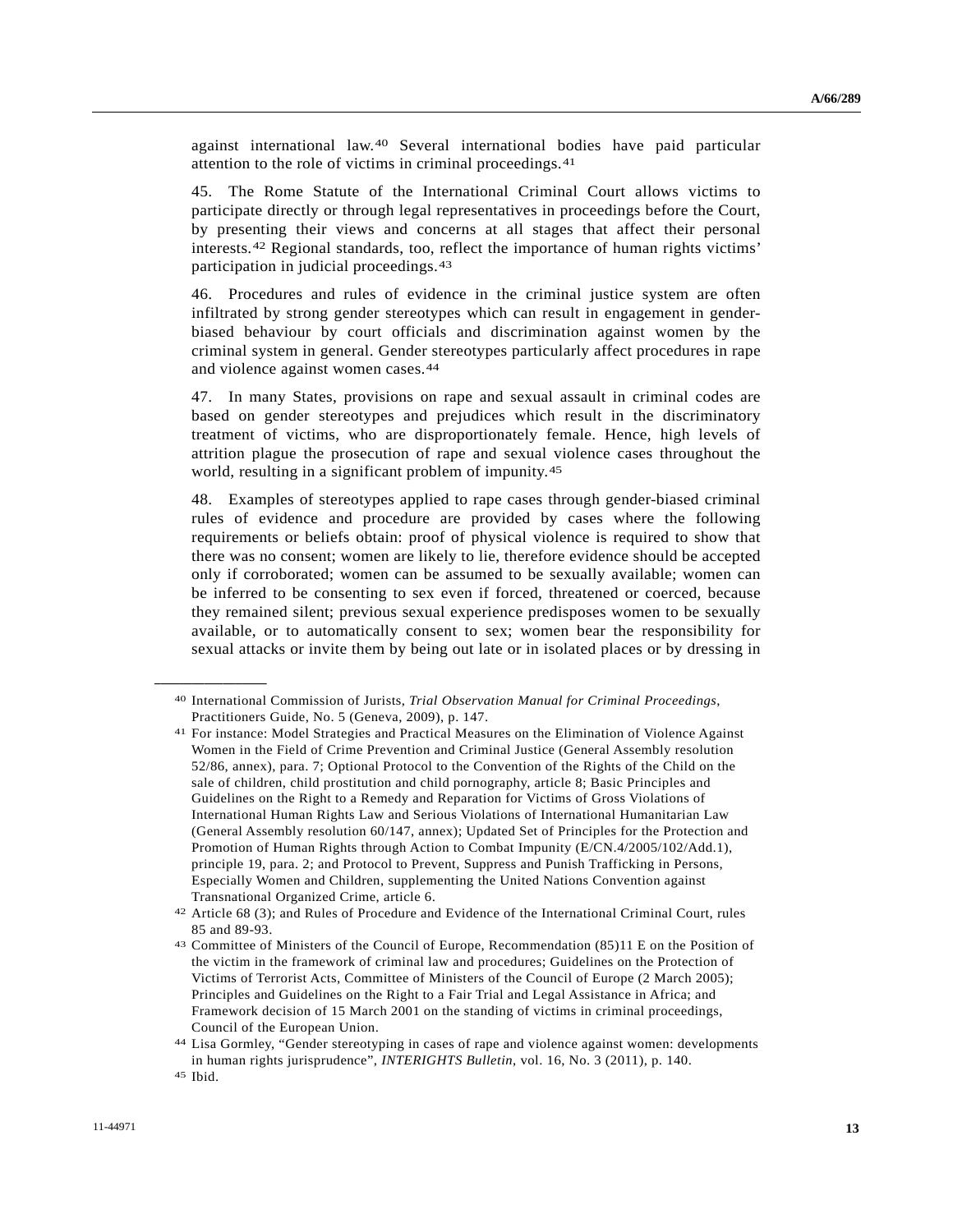a particular manner; it is impossible to rape a sex worker; raped women have been dishonoured or shamed or are guilty rather than victimized.<sup>[46](#page-13-0)</sup>

49. In the context of domestic violence, the Human Rights Committee expressed concerns about the inclusion in law provisions of stereotypical language to describe the behaviour of victims of domestic violence.[4](#page-13-1)7

50. Progressive measures were adopted in the rules of procedure and evidence of the International Tribunals for the former Yugoslavia and Rwanda and, later, in those of the International Criminal Court: impossible evidentiary burdens should not be imposed on the victim; no corroboration of the victim's testimony shall be required; sexual availability should not be presupposed; the use of evidence relating to the prior sexual conduct of the victim is not allowed; silence cannot be assumed to indicate consent; and the credibility of the victim cannot be called into question simply on the basis of her gender.<sup>[4](#page-13-2)8</sup>

51. For women's participation in the criminal justice system to be effective and non-discriminatory, their counsel, as well as the prosecutors, also need to be aware of gender equality and women's rights issues. However, because of biased assumptions regarding their gender or the crimes they have been victims of, women too often have to endure lack of action from the prosecution, discriminatory attitudes by prosecutors, judges and other court officials, including defence counsel, and poor advice from their own counsel — all of which can result in their secondary victimization or re-victimization and the non-enforcement of their rights. Research has shown that the psychological impact of victimization can be considerably exacerbated by such insensitive treatment and lack of understanding of victims' needs.[49](#page-13-3) Women are not the only ones facing secondary victimization: children, persons with disabilities, and male victims of rape, constitute particularly vulnerable categories of victims.

52. Representation of women within the ranks of prosecutors, and their adequate training on gender equality and women's rights, are important for the proper functioning of a gender-sensitive criminal justice system. Prosecutors are entrusted with a number of functions which they must carry out in an impartial and objective manner while avoiding gender-based or any other kind of discrimination.[50](#page-13-4) This implies that prosecutors shall be free from any bias when carrying out their professional duties. In the Rome Statute, the prosecutor is charged with investigating and prosecuting crimes in a way that "respect(s) the interests and personal circumstances of victims and witnesses, including … gender". He or she is also required to "take into account the nature of the crime, in particular where it involves sexual violence, gender violence or violence against children".[51](#page-13-5)

53. The jurisprudence of international and regional bodies has addressed the issue of biases and inaction of the criminal justice system and has held States accountable.

<span id="page-13-1"></span><span id="page-13-0"></span><sup>46</sup> Ibid.

<sup>47</sup> Concluding observations of the Human Rights Committee, on Ukraine (CCPR/C/UKR/CO/6), 28 November 2006, para. 10.

<span id="page-13-2"></span><sup>48</sup> Rule 96; Rome Statute, article 69(4); Rules of Procedure and Evidence of the International Criminal Court, rules 63 and 70-72.

<span id="page-13-3"></span><sup>49</sup> Jonathan Doak, *Victims' Rights, Human Rights and Criminal Justice* (Oxford, Hart Publications, 2008), p. 51.

<span id="page-13-5"></span><span id="page-13-4"></span><sup>50</sup> United Nations Guidelines on the Role of Prosecutors, guideline 13, para. (a). 51 Article 54 (1) (b).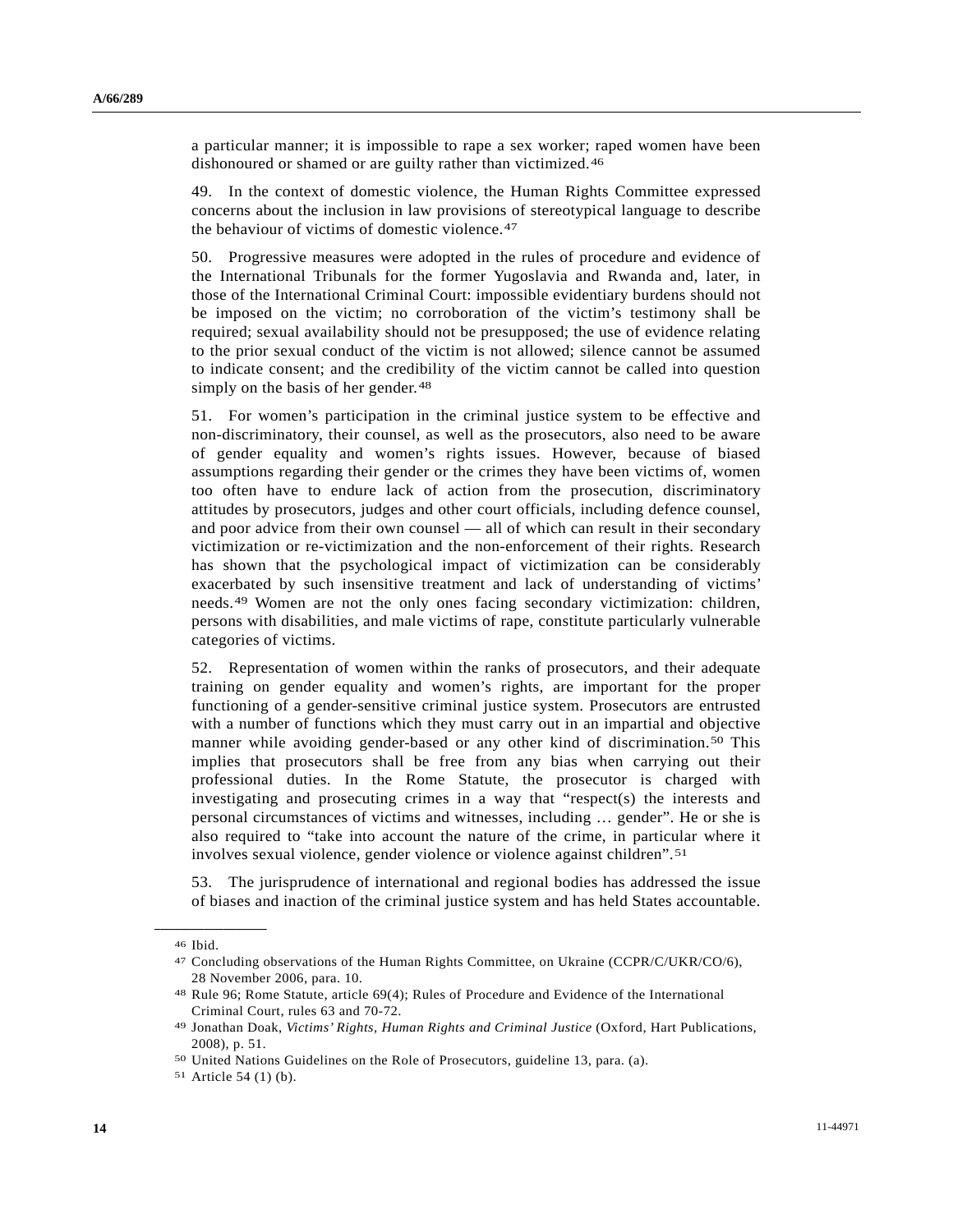In *AT* v. *Hungary*, the Committee on the Elimination of Discrimination against Women found a systemic deficiency in the State's legal responses to domestic violence in the form of lengthy and unwieldy criminal proceedings. The Committee confirmed that the inaction of the State was a breach of international law. In *Vertido*  v. *Philippines*, the Committee dealt with how the investigation and prosecution of a rape case in the Philippines had contravened legal obligations under the Convention. The Committee explicitly identified stereotyping as affecting women's right to a fair and just trial and stressed that "the judiciary must take caution not to create inflexible standards of what women or girls should be or what they should have done when confronted with a situation of rape based merely on preconceived notions of what defines a rape victim or a victim of gender-based violence, in general".[5](#page-14-0)2

54. In the inter-American human rights system, the so-called Cotton Field case illustrated the pernicious effects of stereotyping of women victims of sexual violence and how it undermines the proper functioning of the criminal justice.[5](#page-14-1)3 The Inter-American Court of Human Rights also found that stereotyping of victims of violence by police, investigators and prosecutors constituted a breach of the right of the victims' families not to be subjected to torture and ill-treatment.[54](#page-14-2) In two recent cases that concerned the rape of two poor indigenous women by members of the military, the Court found Mexico to be in breach of its international obligations because the victims were met with hostility and experienced negligence in the investigations, little medical response and no support services by the Government, including judicial authorities; moreover, threats against them and their families had not been properly addressed, which led to an overall obstruction of justice.[5](#page-14-3)5

55. The European Court of Human Rights challenged stereotypes about "date rape" in *MC* v. *Bulgaria*.[5](#page-14-4)6 The Court also upheld the positive duty of States to ensure the effectiveness of the criminal law system through effective investigation and prosecution. In *Opuz* v. *Turkey*, the Court condemned, inter alia, the discrimination manifested in the general attitude of the local authorities, and the judicial passivity in responding to the victims' complaint and providing them with effective protection, as being conducive to domestic violence.[57](#page-14-5)

56. Prosecution of gender-based crimes should be based not on the individual commitment of the prosecutor but rather on an institutional policy. This requires integration of a gender perspective in the criminal justice system as well as, in particular, institutionalized and sustained trainings of prosecutors.

57. In the opinion of the Secretary-General, "(s)pecialized courts can improve efficiency, minimize the burden on victims and improve case outcomes when prosecutors, judges and other court officers have received relevant training".[5](#page-14-6)8 Such courts seem to reduce the turnaround time and attrition of cases and to increase

<span id="page-14-1"></span><span id="page-14-0"></span><sup>&</sup>lt;sup>52</sup> CEDAW/C/46/D/18/2008, para. 8.4; see also: Gormley "Gender stereotyping", pp. 143-144.<br><sup>53</sup> Gonzales et al. v. Mexico, 2010; see also: Gormley, "Gender stereotyping", p. 142.<br><sup>54</sup> Gormley, "Gender stereotyping", p. 1

<span id="page-14-2"></span>

<span id="page-14-5"></span><span id="page-14-4"></span><span id="page-14-3"></span><sup>&</sup>lt;sup>55</sup> Fernández-Ortega et al. v. Mexico, 2010; and Rosendo-Cantú et al. v. Mexico, 2010.<br><sup>56</sup> M.C. v. Bulgaria, 2003, paras. 177 and 185.<br><sup>57</sup> Paras. 119-123, 168-170 and 198; see also: Bonita Meyersfeld, "Developments in i law and domestic violence", *INTERIGHTS Bulletin*, Vol. 16, No. 3 (2011), pp. 110 and 113.<br><sup>58</sup> Report of the Secretary-General entitled "In-depth study on all forms of violence against

<span id="page-14-6"></span>women" (A/61/122/Add.1 and Corr.1), para. 315.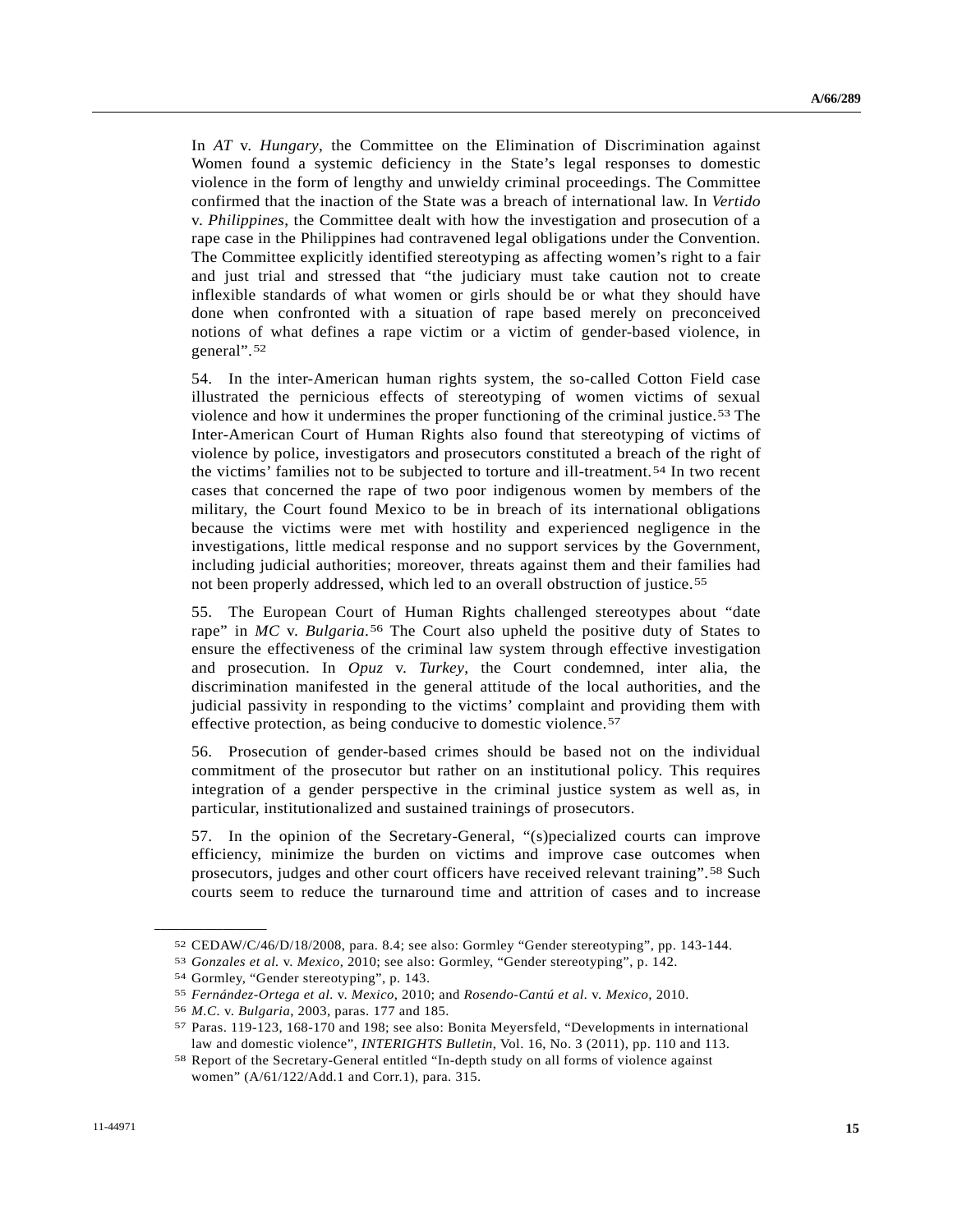conviction rates. Specialized courts, like mobile and domestic violence courts, can improve the functioning of justice for women and allow judges and judicial personnel to increase their expertise.[5](#page-15-0)9 While international law does not preclude the existence of specialist jurisdictions for certain parties in criminal matters in strictly defined situations, it is imperative that such tribunals conform to all international provisions for fair trial.<sup>[6](#page-15-1)0</sup>

58. While supporting the creation of specialized criminal courts to deal specifically with gender-based crimes, the Special Rapporteur wishes to highlight that the key to these courts' working efficiently to preserve victims' rights is a very well-designed and organized structure capable of providing comprehensive legal, social and psychological support to victims, especially when they need to leave their home and/or family temporarily. Specialized units created within courts can also have a very positive impact on protecting women's rights.

59. Setting up specialized courts as a temporary special measure for redressing a situation of marked unequal access to the criminal justice system could prove useful. The Special Rapporteur wishes to underline that it is important that decisions to create specialized courts or units, reinforce gender training or reform procedures in the criminal justice system be based on an appropriate and thorough gender analysis of the functioning of the criminal justice system and accompanied by monitoring and evaluation systems to ensure that the impact is effective.

### **D. Protection of women victims and witnesses and their families in the criminal justice system**

60. Participation in criminal proceedings often carries a level of risk for any witness. The challenge facing criminal justice systems is to be able to adjust the level of risk-relating to the specificities of individual cases. Successful witness and victim protection is at the core of any efficient investigation and prosecution of perpetrators of gross violations of human rights and serious violations of international humanitarian law, including sexual and gender-based violence and particular crimes such as human trafficking. The provision of a witness and victim protection framework helps to create an enabling environment for the reporting of cases by witnesses and victims, and encourages them to cooperate in subsequent proceedings. Several holders of special procedures mandates have noted that "effective witness protection efforts are often lacking despite their relevance to the protection from human rights violations, such as extrajudicial executions, torture, human trafficking, disappearances and violence against women".<sup>[6](#page-15-2)1</sup>

61. Judges, prosecutors and lawyers have a role to play in requesting and enforcing protection measures, and deciding or recommending which measures should be applied in which circumstances. They should therefore be aware of the

<span id="page-15-0"></span><sup>59</sup> UN-Women, *Progress of the World's Women 2011-2012: In Pursuit of Justice* (New York, 2011), pp. 58-59.

<span id="page-15-1"></span><sup>60</sup> International Commission of Jurists, "International Principles on the Independence and Accountability of Judges, Lawyers and Prosecutors", Practitioners Guide, No. 1 (Geneva, 2007), pp. 8-9.

<span id="page-15-2"></span><sup>61</sup> Joint statement on "The role of witness protection in ending the cycle of impunity for human rights violations", 30 September 2009.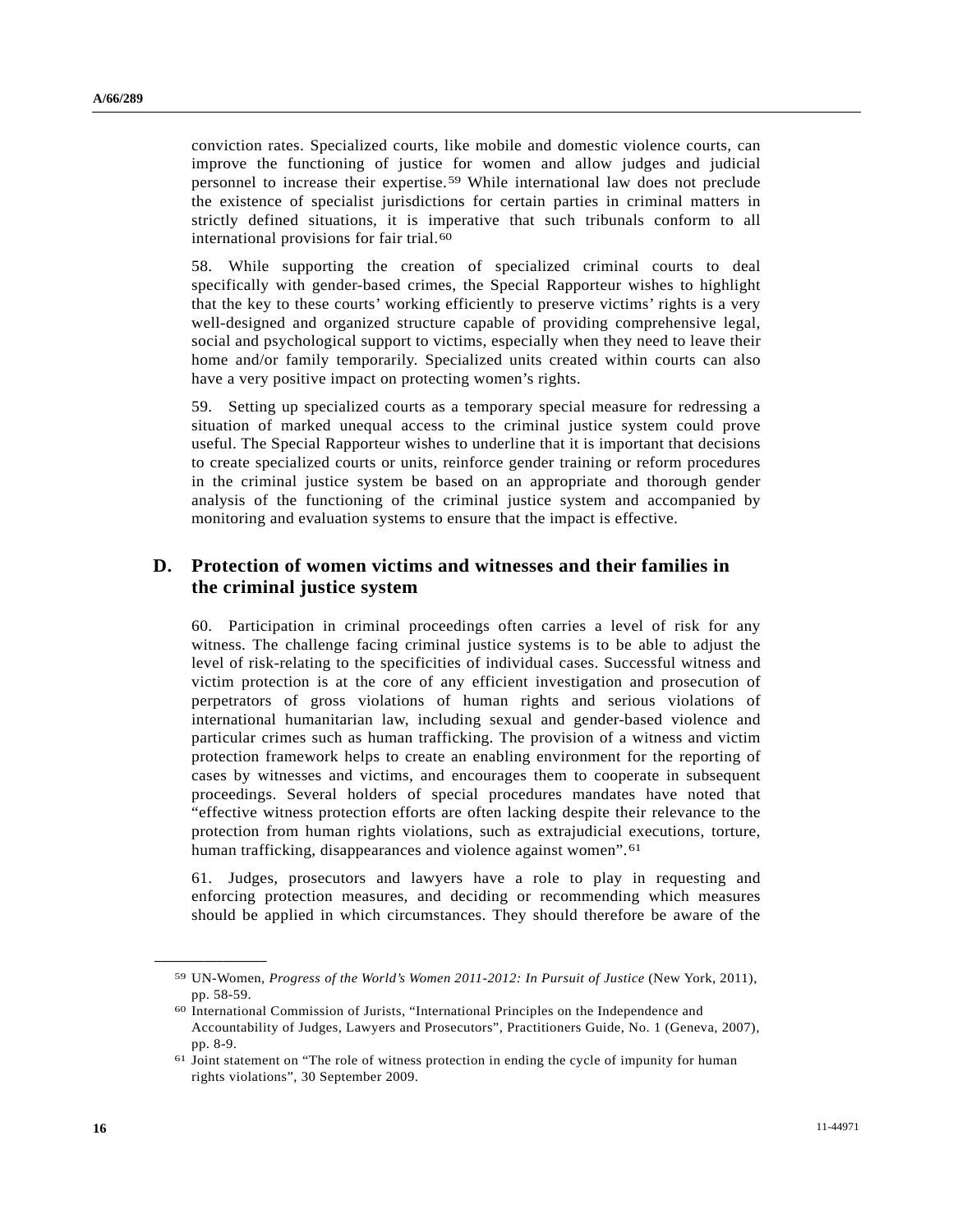protection mechanisms available nationally and should be sensitized to the gender dimensions of protection.

62. Witness protection is not a favour granted to the witness but a duty of States under international law. Key international and regional human rights instruments make clear reference to States' obligations to adopt specific measures designed to protect witnesses and victims from threats and reprisals.[6](#page-16-0)2 The recent Council of Europe Convention on preventing and combating violence against women and domestic violence has a specific provision on risk assessment and risk management (article 51). The practice of international tribunals has reinforced the standards, norms and principles found in these instruments.[63](#page-16-1)

63. Article 54 (1) (b) of the Rome Statute requires the prosecutor of the International Criminal Court to "take appropriate measures to ensure the effective investigation and prosecution of crimes within the jurisdiction of the Court and, in doing so, respect the interests and personal circumstances of victims and witnesses, including age, gender as defined in article 7, paragraph 3, and health, and take into account the nature of the crime, in particular where it involves sexual violence, gender violence or violence against children". The measures taken by the Court must "not be prejudicial to or inconsistent with the rights of the accused and a fair and impartial trial".[6](#page-16-2)4 While the international courts have a unique and specific character, the operating principles in relation to protection and support of witnesses are of such a generic nature that any jurisdiction could benefit from considering the experiences and the practices developed for application at the national level.

64. Protection measures and programmes for victims and witnesses should be routinely evaluated for effectiveness. At a minimum, two sets of protection measures are necessary to enable witnesses and victims to come forward safely for the purpose of collaborating with the criminal justice system: (a) measures and procedures put in place by the judicial authorities while investigating crimes or taking testimony in the courtroom; (b) protection measures and safeguards provided, when necessary, before, during and after judicial proceedings by formal witness protection programmes.[65](#page-16-3)

65. Procedural measures of protection are measures granted by a judge or the judicial authority. During trial, such measures may include, inter alia: excluding the

<span id="page-16-0"></span><sup>62</sup> These include: International Covenant on Civil and Political Rights, articles 2 (1), 10 and 17; Convention on the Elimination of All Forms of Discrimination against Women, articles 2 and 6; Convention against Torture and Other Cruel, Inhuman of Degrading Treatment or Punishment, article 13; International Convention for the Protection of All Persons from Enforced Disappearance, article 12 (4); Optional Protocol to the Convention on the Rights of the Child on the sale of children, child prostitution and child pornography, article 8 (1) (a); Declaration of Basic Principles of Justice for Victims of Crime and Abuse of Power, para. 6 (d); Principles on the Effective Investigation and Documentation of Torture and Other Cruel, Inhuman or Degrading Treatment or Punishment, para. 3 (b); Updated Set of Principles for the Protection and Promotion of Human Rights through Action to Combat Impunity, principle 10; and Basic Principles and Guidelines on the Rights to a Remedy and Reparation for Victims of Gross Violations of International Human Rights Law and Serious Violations of International Humanitarian Law, para. III (5).

<span id="page-16-1"></span><sup>63</sup> A/HRC/15/33, para. 12.

<span id="page-16-2"></span><sup>64</sup> Article 68 (1); see also: Rules of Procedure and Evidence of the International Criminal Court, rules 87-88.

<span id="page-16-3"></span><sup>65</sup> A/HRC/15/33, para. 4.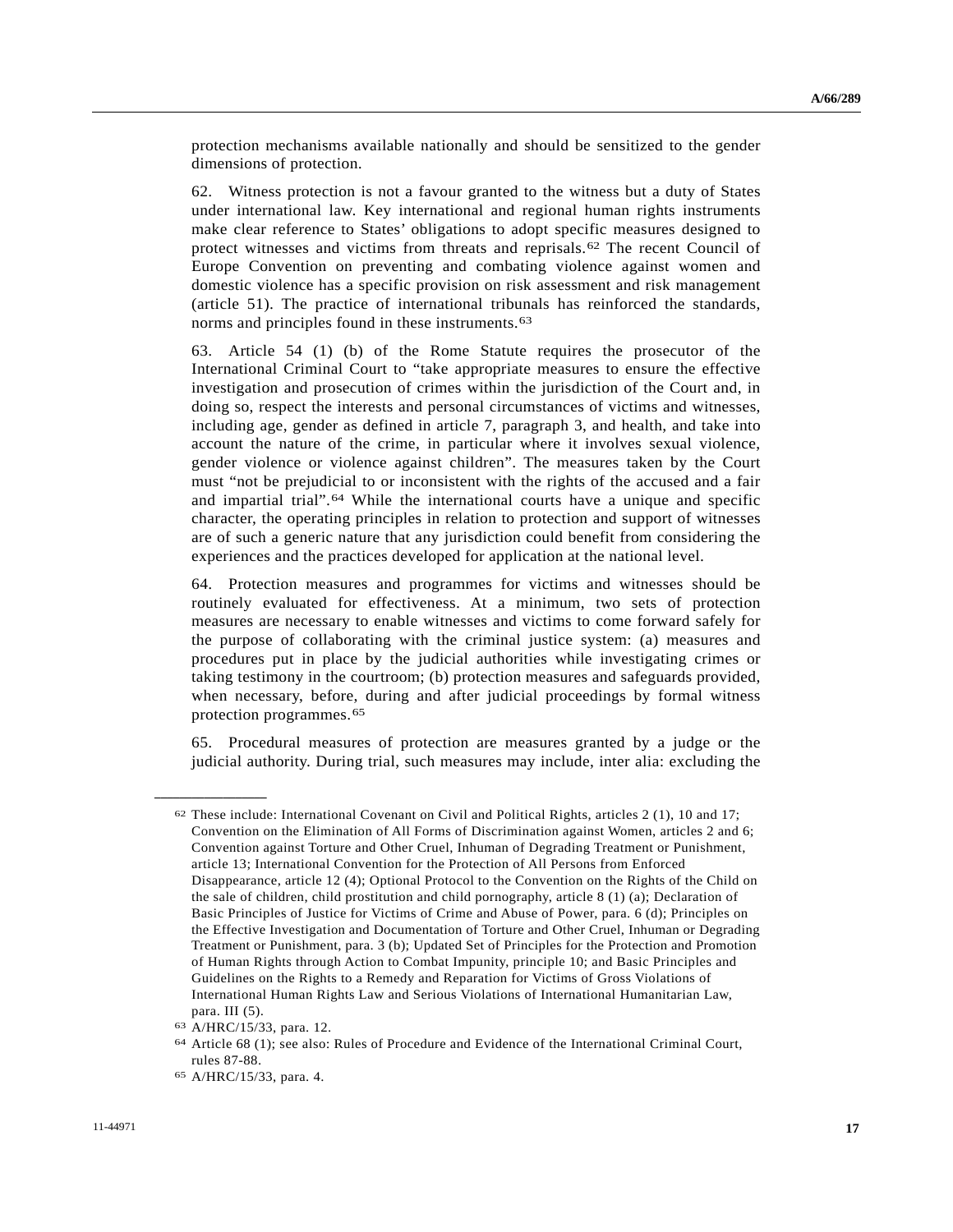public from the court for part of or the entirety of a trial; use of a pseudonym; face or voice distortion; use of screens to shield the witness; testimony by video-link, testimony without the presence of the defendant or a closed court session; prohibition of the publication or dissemination of information that might reveal the identity of a victim or witness; appointing a counsel to conduct cross-cutting examination when the accused is acting as his or her own counsel; or allowing victims under age 18 to testify in the presence of a support person.[66](#page-17-0)

66. While testifying in a criminal trial is a stressful experience for any witness, some are more vulnerable than others to such stress and may require special support measures designed to protect and enhance the quality of their testimony. In addition, needs may differ according to gender and the nature of the crime under consideration, which is especially relevant when the witness is also a victim. Court procedures may be adjusted to the particular capacity and needs of witnesses, which should be previously assessed in relation to their personal situation and the circumstances of their case. Such support or assistance measures can involve adjusting questioning so as to eliminate unnecessary, intrusive, repetitive or embarrassing questions; allowing for frequent breaks during the testimony; altering the courtroom settings to make them less formal; and having a support person who is present in the court or event, sit next to the witness.

67. Formal witness protection programmes are designed to grant a full range of physical protection and psychological support to beneficiaries before, during and after judicial proceedings. Protection programmes, as well as specific measures, should take into account particular needs of women and the particular risks and threats that they face.<sup>[6](#page-17-1)7</sup>

68. At the International Criminal Court, special measures may be ordered to facilitate the testimony of a traumatized victim or witness, a child, an elderly person or a victim of sexual violence. The Victims and Witnesses Unit located within the Registry can provide protective measures and security arrangements, counselling and other appropriate assistance for witnesses, victims and others at risk on account of testimony given by witnesses.

69. Special action taken with a view to ensuring gender-sensitive protection of women should be presented in the context of providing equal protection of and access to the law, so that judges and other authorities involved in deciding such measures are seen not as performing something "special" for women, which may undermine the accused's right to fair trial, but rather as ensuring that what exists for others also exists for women.

70. The Special Rapporteur wishes to underline in the context of protection measures the serious issue of "protective detention" or "safe custody". Under safe custody, victims of domestic violence, rape and marriages of convenience, inter alia, are detained in a jail or shelter as a mechanism of protection. Imprisoning victims and/or witnesses is unjust, puts them at great risk of further custodial violence and/or keeps them confined against their will. It also often deprives them of access to their children or family and necessary medical and psychological services. Provisions of safe custody are usually gender-neutral; however, in practice, they have a disproportionate impact on women, girls and those in poverty. Placing

<span id="page-17-0"></span><sup>66</sup> Ibid., para. 23.

<span id="page-17-1"></span><sup>67</sup> Ibid., paras. 25-38.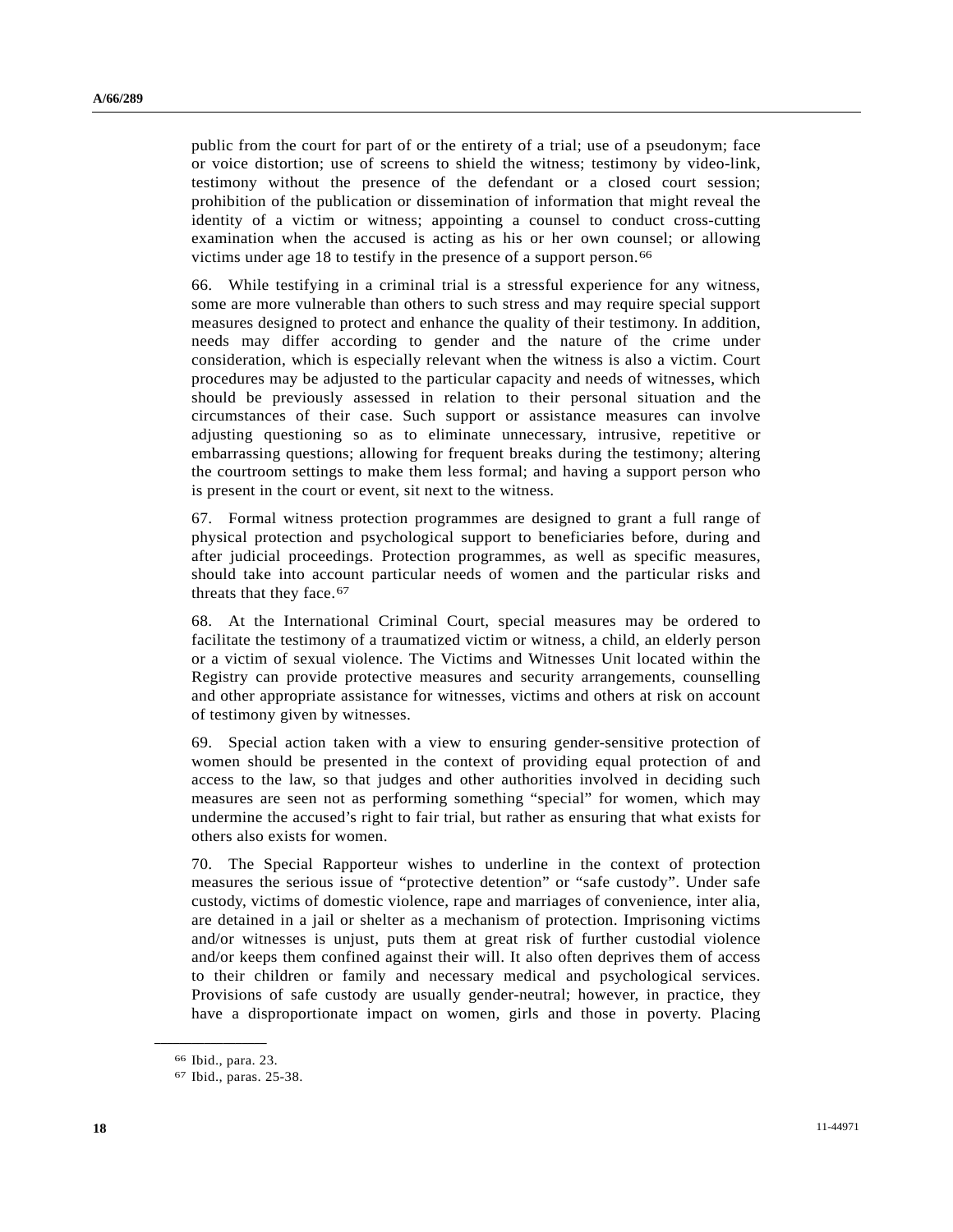victims in protective custody is an extreme measure which should constitute a last resort and one applied with the consent of the victim, and with all appropriate legal safeguards for the review of the detention.<sup>[6](#page-18-0)8</sup>

71. The Special Rapporteur wishes to highlight further the importance of women's agency, which, in the context of witness protection, means that they need to be fully informed and empowered to make decisions about what may affect them and whether to testify or not.<sup>[6](#page-18-1)9</sup> Women are not intrinsically vulnerable: it is their particular individual situation, coupled with pervasive societal gender-based discrimination, that facilitates their being threatened and targeted by violence. Specific groups of women, like victims of trafficking, sexual violence, domestic violence and so-called honour crimes and women under age 18, may be found to be especially vulnerable to further violence. Women should not be overprotected simply because of their gender; indeed, with the appropriate safeguards, the experience of witnessing can be empowering for women and crucial for advancing the goals of the criminal justice system. An overprotective attitude can also be the result of judges', prosecutors' and/or lawyers' uncomfortable position when confronted with witnesses' emotions or stories that include details of sexual acts.

72. During her country visits, the Special Rapporteur has received numerous testimonies of women victims of sexual exploitation and trafficking who are fearful because they are dealt with by the same Ministry that is responsible for fighting crimes, usually the Ministry of the Interior, and kept in the same physical location as offenders, who have the opportunity to further intimidate and threaten them. This situation discourages them from filing a complaint denouncing their offenders, thereby impeding their access to justice. In other situations, women victims of trafficking or enforced prostitution stated feeling very discouraged by the justice system because the courts had deprived them of the custody of their children. The Special Rapporteur considers that women victims of such crimes should be put under the protection of a different Ministry, such as the Ministry of Social Welfare, in order that they may avoid situations of re-victimization.

73. The Updated Model Strategies and Practical Measures on the Elimination of Violence against Women in the Field of Crime Prevention and Criminal Justice[70](#page-18-2) can serve as guidance in formulating a gender- and rights-based approach to victim and witness programming. The Special Rapporteur also wishes to commend the Office of the United Nations High Commissioner for Human Rights initiative aimed at development of a practical tool on gender and witness and victim protection for the implementation of gender-sensitive protection measures at the national level.

### **E. Women offenders in the criminal justice system**

74. Women in conflict with the law and brought before the criminal justice system should benefit from all provisions associated with the right to a fair trial and equality before the courts without discrimination based on their gender, or any other grounds of discrimination prohibited under international law. The Special

<span id="page-18-0"></span><sup>68</sup> See for instance: United Nations Office on Drugs and Crime, "Cross-cutting issues: gender in the criminal justice system assessment tool", p. 34.

<span id="page-18-1"></span><sup>69</sup> Mertus, *Women's Participation in the International Criminal Tribunal for the Former Yugoslavia*, pp. 16-17.<br><sup>70</sup> General Assembly resolution 65/228, annex.

<span id="page-18-2"></span>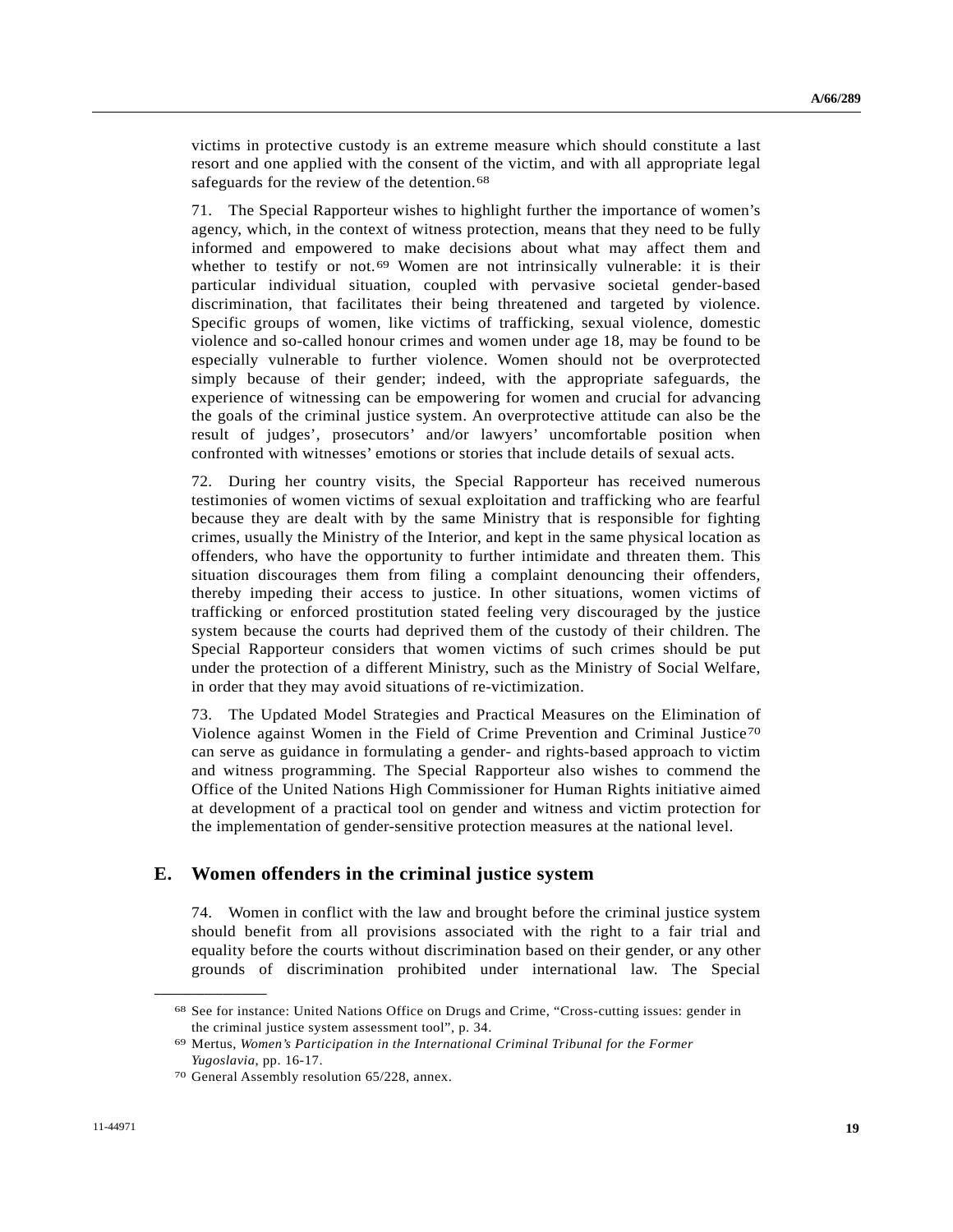Rapporteur is highly concerned both by provisions of criminal law that are discriminatory to women and by the discriminatory application of provisions against them during criminal proceedings. Such discriminatory provisions include, but are not limited to, the criminalization of adultery or fornication, punishing illegal entry and prostitution of victims of trafficking, punishing girls for sexual intercourse with relatives in cases of incest, and criminalization of abortion, including in cases of miscarriages or threat to the life and health of the mother. The Special Rapporteur wishes to recall that by upholding discriminatory laws, judges and prosecutors become parties to the violation of the State's international obligations.

75. Women accused of crimes have the right to a fair public hearing by a competent, independent and impartial tribunal, which, in the opinion of the Special Rapporteur, and as detailed in section III.B of this report, requires that judges, prosecutors and lawyers be sensitized to and trained on gender issues and international human rights of women, including principles of equality and non-discrimination. Judges must be in a position to challenge gender stereotyping and discrimination when they encounter it in the form of wrongful charging of suspects, charges being brought without any supporting evidence of wrongdoing and merely on the basis of hearsay, or mis-charging of a particular form of conduct (like charging abortion as infanticide). Judges must also be willing to challenge stereotyping and discrimination by not detracting from women's testimony or discounting their credibility, which applies whether women are the accused or victims.

76. Judges should also be aware that the presence of mitigating circumstances in gender-specific situations can be introduced in judging women offenders. For instance, the Inter-American Commission on Human Rights was of the opinion that the national court of Trinidad and Tobago, which had sentenced a woman to death, for the murder of her husband, should have taken into account evidence of years of severe violence against the offender. The offender's sentence was ultimately reduced to 13 years on the basis of psychiatric evidence, which showed that, at the time of the murder, she had been suffering from "battered woman syndrome".[7](#page-19-0)1

77. Challenging gender stereotyping further means challenging common assumptions: about male perpetrators — such as, for instance, their entitlement to control women in various ways and their supposed inability to control their own sexual urges; about male victims, for example, their ability, in cases of male rape, to have defended themselves; and about women as perpetrators of crimes of violence against men. Similar sensitivity is required when dealing with gender norms and expectations regarding lesbian, gay, bisexual and — particularly — transgender victims and perpetrators.

78. Access to legal assistance can also be of particular concern for women offenders. The Human Rights Committee pointed out that "[t]he availability or absence of legal assistance often determines whether or not a person can access the relevant proceedings or participate in them in a meaningful way".[72](#page-19-1) Furthermore, the Committee noted that "imposition of fees on the parties to proceedings that would de facto prevent their access to justice might give rise to issues under article 14, paragraph 1".[7](#page-19-2)3 The feminization of poverty observed by the Special

<span id="page-19-0"></span><sup>71</sup> *Indrivani Pamela Ramjattan* v. *Trinidad and Tobago*; see also: Bonita Meyersfeld, "Developments in international law and domestic violence", p. 108.

<sup>72</sup> General Comment No. 32 (CCPR/C/GC/32), para. 10. 73 Ibid., para. 11.

<span id="page-19-2"></span><span id="page-19-1"></span>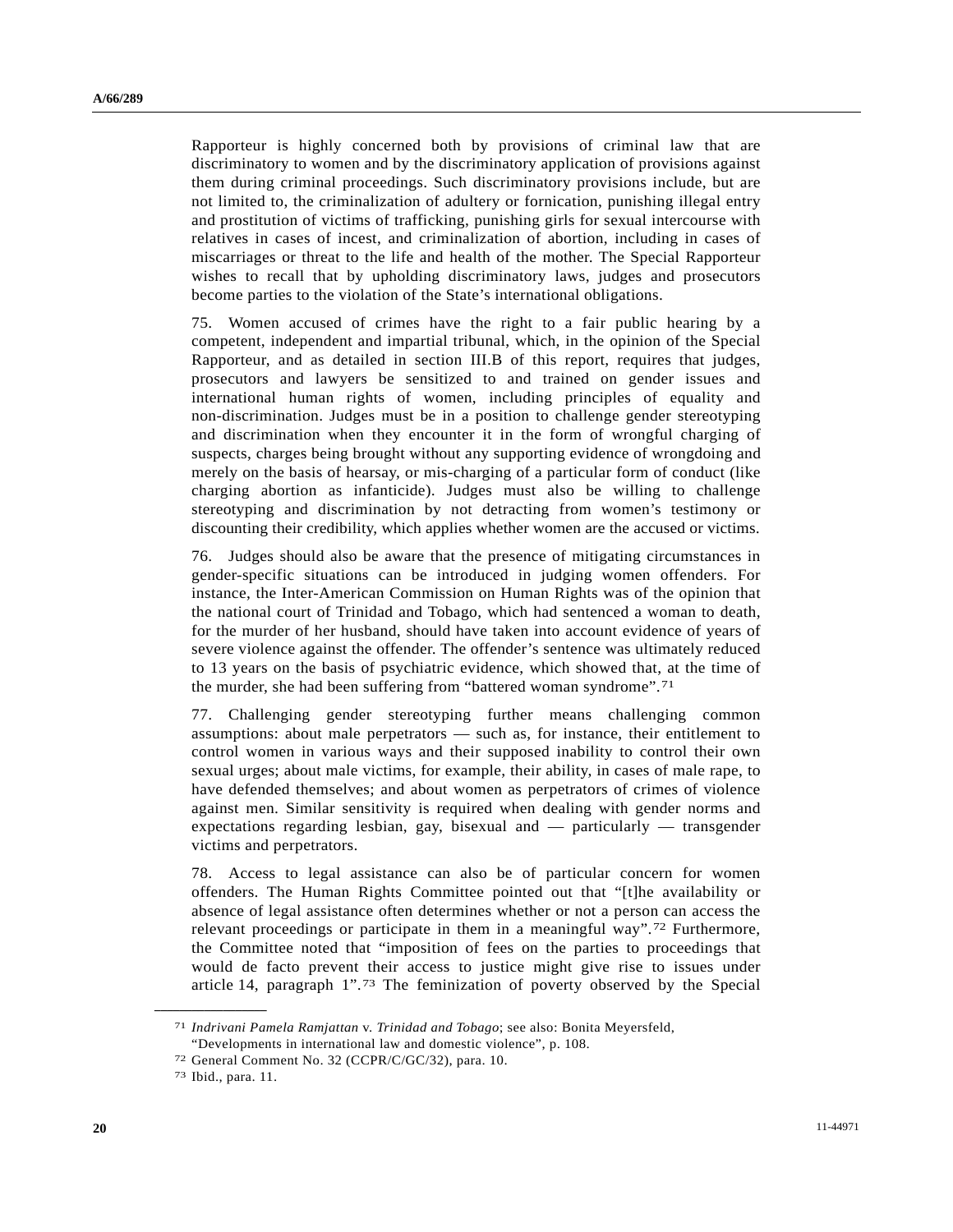Rapporteur in her report to the Human Rights Council<sup>[74](#page-20-0)</sup> too often precludes women from having access to proper legal representation.

79. The condemnation of, and imposition of certain sentences on, women are also of great concern to the Special Rapporteur. Women, like men, have the right not to be punished other than in accordance with international standards, which means that torture and other cruel, inhuman or degrading treatment or punishment are absolutely prohibited.[7](#page-20-1)5 This means that public executions, stoning and corporal punishment (including physical punishment involving caning, flogging, whipping, mutilation and amputation) are prohibited under international law. Yet, the Special Rapporteur notes that such sentences are still ordered and applied and disproportionately target women.

80. The vast majority of prisoners worldwide are men, resulting in detention systems' being designed for them and an overlooking of the special needs of women.[76](#page-20-2) While conditions of detention may not be discriminatory as such, not taking into account the special needs of women in a system primarily designed for men results in detentions having a discriminatory impact on women. For instance, problems such as overcrowding, poor hygiene standards and inadequate visiting facilities do affect both men and women detainees, but women are especially vulnerable to poor hygiene conditions during menstruation. Moreover, women are often the sole or primary caregivers of young children; hence, concerns for their child's welfare in their absence create worry and anguish. Pregnant or breastfeeding women have particular problems related to their condition and should not be imprisoned except under exceptional circumstances.

81. Women are especially vulnerable to abuse from both staff and prisoners (when accommodated in the annex of a prison for male prisoners), especially to physical and sexual violence. Rape and other forms of sexual violence in detention settings, whether perpetrated by officials or co-prisoners with the acquiescence of officials, constitute torture.[77](#page-20-3) In this context, the Special Rapporteur wishes to stress the plight and extreme vulnerability of transgender male-to-female persons who, in most circumstances, will be imprisoned in male detention facilities, even though they identify with the female gender, and recommends that States consider taking appropriate measures to avert further victimization of transgender persons in detention, as well as lesbian and gay prisoners.

82. The United Nations Rules for the Treatment of Women Prisoners and Non-custodial Measures for Women Offenders (the Bangkok Rules)[78](#page-20-4) constitute a comprehensive instrument for guiding States' policies on the issue and ensuring that the principle of non-discrimination, as embodied in rule 6 of the Standard Minimum Rules for the Treatment of Prisoners, is implemented in practice. Providing for such needs in order to achieve substantial gender equality shall not be regarded as discriminatory.

<span id="page-20-1"></span><span id="page-20-0"></span><sup>74</sup> See A/HRC/17/30 and Corr.1, paras. 20-26.

<sup>75</sup> Human Rights Committee, General Comment No. 20, paras. 2-3.

<span id="page-20-2"></span><sup>76</sup> United Nations Office on Drugs and Crime, "Cross-cutting issues: gender in the criminal justice system assessment tool", p. 31.

<span id="page-20-3"></span><sup>77</sup> See A/HRC/7/3.

<span id="page-20-4"></span><sup>78</sup> See General Assembly resolution 65/229.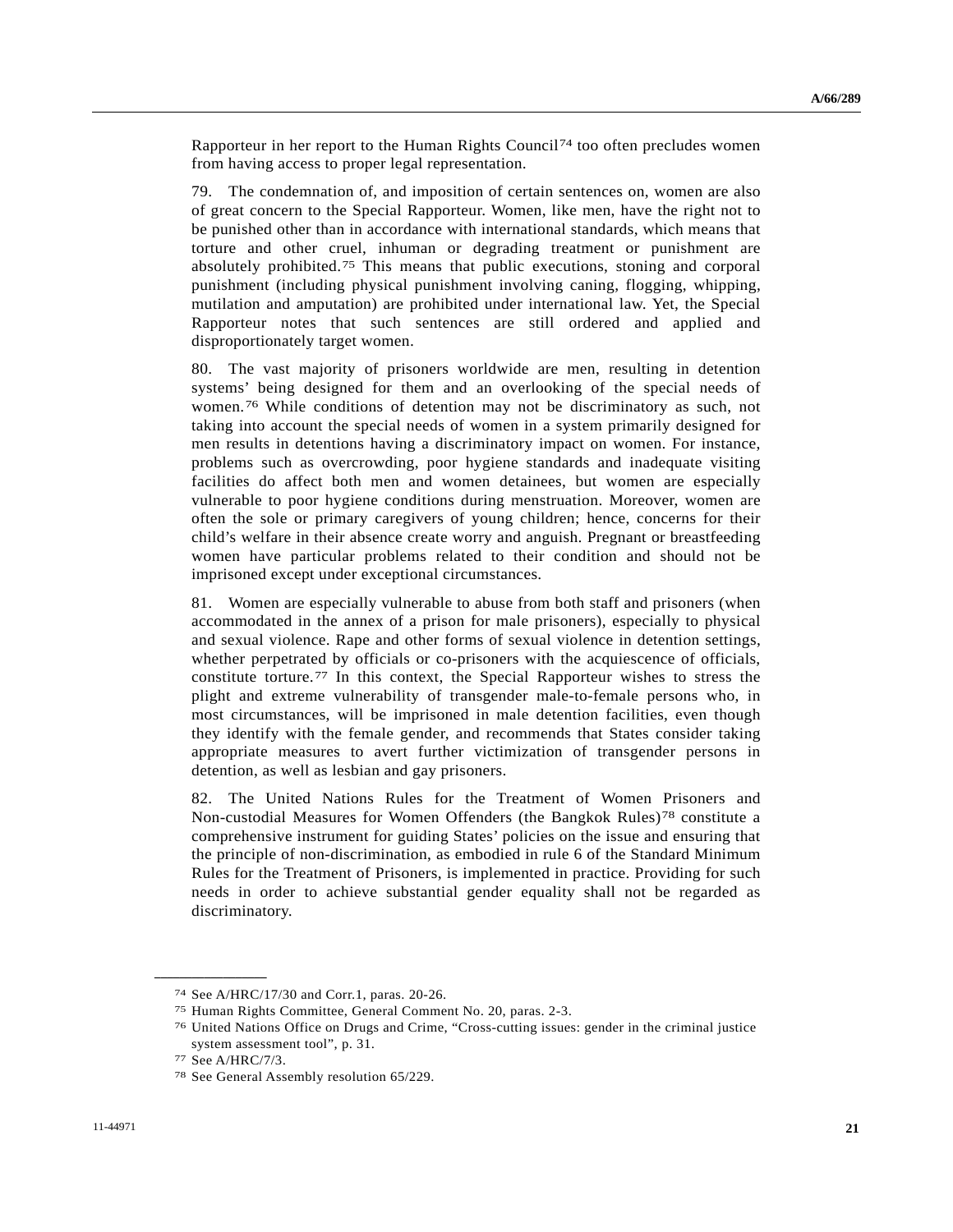## **IV. Conclusions**

83. Pervasiveness and persistence of gender stereotypes continue, leading to discriminatory treatment of women in the criminal justice system. Judicial officers are not immune to such stereotypes. There is a strong need for studies designed to examine the integration, or lack thereof, of gender and women's perspectives into judging, judicial procedures and the judicial branch at large. Traditional notions of judging and judicial authority must be challenged and the representation of women in the judiciary encouraged. At the same time, men, also, have the opportunity to play a crucial role, whether as judges, prosecutors or lawyers, in making the criminal justice system more accessible to women, and therefore more equal.

84. Although the focus of this report is the criminal justice system, the Special Rapporteur wishes to underline that considerations of gender are also crucial in the context of the role of judges, prosecutors and lawyers in non-criminal law settings, such as those involving family, inheritance, property and land ownership, or in personal status law and jurisprudence.

85. The intersections between gender-based discrimination and other grounds for discrimination, and the consequences thereof, are too often overlooked.[79](#page-21-0) Intersectional or multiple discriminations compound the challenge of ensuring women's equal representation in the judiciary and the legal profession, as well as their access to the criminal justice system.

86. The Special Rapporteur wishes to welcome the recent report of UN-Women entitled *Progress of the World's Women: In Pursuit of Justice*. The report bleakly acknowledges the fact that the infrastructures of justice (police, courts and the judiciary) are all failing women. The justice system, which reflects power balances, can be more effective in protecting women's rights.

87. Comprehensive reform, changes, policies and programmes need to be designed, implemented and monitored in all branches of the State to make justice work for women. The role of judges, prosecutors and lawyers is crucial. A gender perspective must inform their independence and impartiality. The integration of a gender perspective and the rights of women in the criminal justice system is one component of the solution needed to ensure that women are not ruled out of the rule of law.

88. Specialized attention for women in the justice system must begin from the moment they enter a police station to report a violation of their rights. Efficient and effective functioning of the system should encourage victims to readily report violent acts against them to the authorities and trust that the system will protect them effectively and provide them with remedy and redress.

# **V. Recommendations**

89. **The following recommendations of the Special Rapporteur should be read in conjunction with the recommendations that she made in her last report to the Human Rights Council.** 

<span id="page-21-0"></span><sup>79</sup> See, for instance, A/HRC/17/26.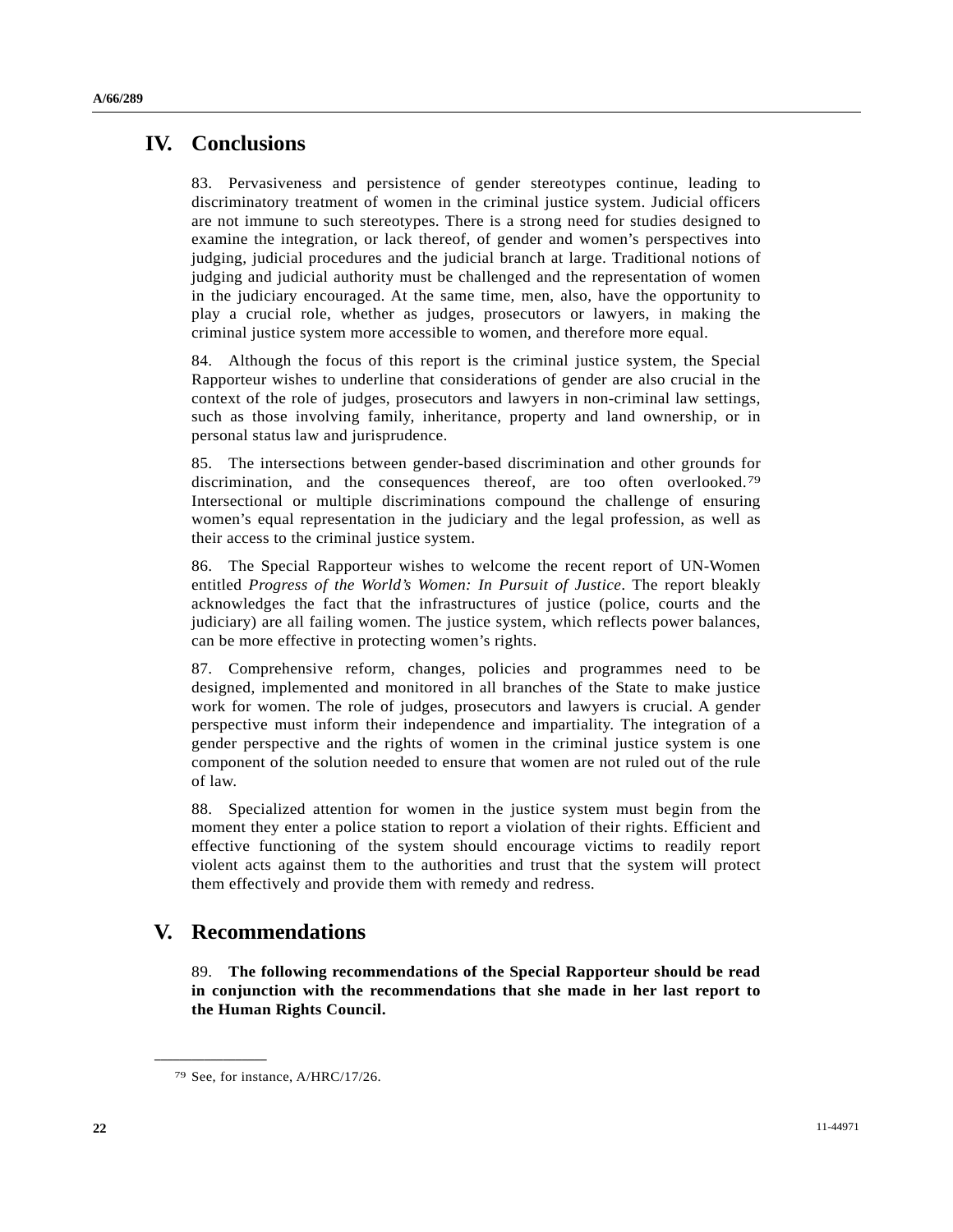### **General recommendations**

90. **The Special Rapporteur encourages States to identify and share best practices and common standards in relation to the integration of a gender perspective and women's rights in all aspects of the criminal justice system.**

91. **States should conduct a mapping exercise focusing on their criminal justice system so as to identify the occurrences and causes of gender-based discrimination and assess their impact on all aspects of women's involvement with and participation in the criminal justice system, whether as judicial actors, victims, witnesses or offenders.** 

92. **States should encourage qualified women to occupy high-level positions within the judiciary and in the justice system in general, including by setting up temporary special measures.**

93. **States should take all measures available to combat gender-based stereotyping, bias and prejudices in all aspects of the criminal justice system, including investigation, prosecution, interrogation and protection of victims and witnesses, and sentencing, including by training judicial actors.** 

### **Training and capacity-building**

94. **Institutionalized training on gender equality and women's rights, including national, regional and international human rights law and jurisprudence, should be established by States and be made compulsory for judges, prosecutors, lawyers, public defenders and other judicial actors in the justice system, in particular the criminal justice system, so as to ensure consistent application of a gender perspective.** 

95. **International human rights law, in particular regarding gender equality and women's rights, should be included in the curricula of all law faculties and law schools, and in the curricula of schools for the judiciary and the academic programmes of bar associations.** 

96. **Gender expertise must be promoted, valued and integrated in all types of legal training and capacity-building for the judiciary and members of the legal profession.** 

### **Women victims' participation in the criminal justice system**

97. **States should establish specialized courts or units within courts or prosecutorial offices to deal with specific gender-based crimes so as to reduce women's challenges in and barriers to accessing justice. Such courts should be staffed with gender-sensitive judicial actors, highly trained on gender equality, non-discrimination and specific gender-based crimes.** 

98. **The Special Rapporteur urges States to create mechanisms or bodies to record, monitor, assess and make available, court decisions that deal with women victims and/or gender-based crimes.** 

99. **States should address the issue of legal costs and lack of legal aid programmes and its disproportionate impact on women's access to the criminal justice system, as well as on the access of specifically vulnerable groups.**